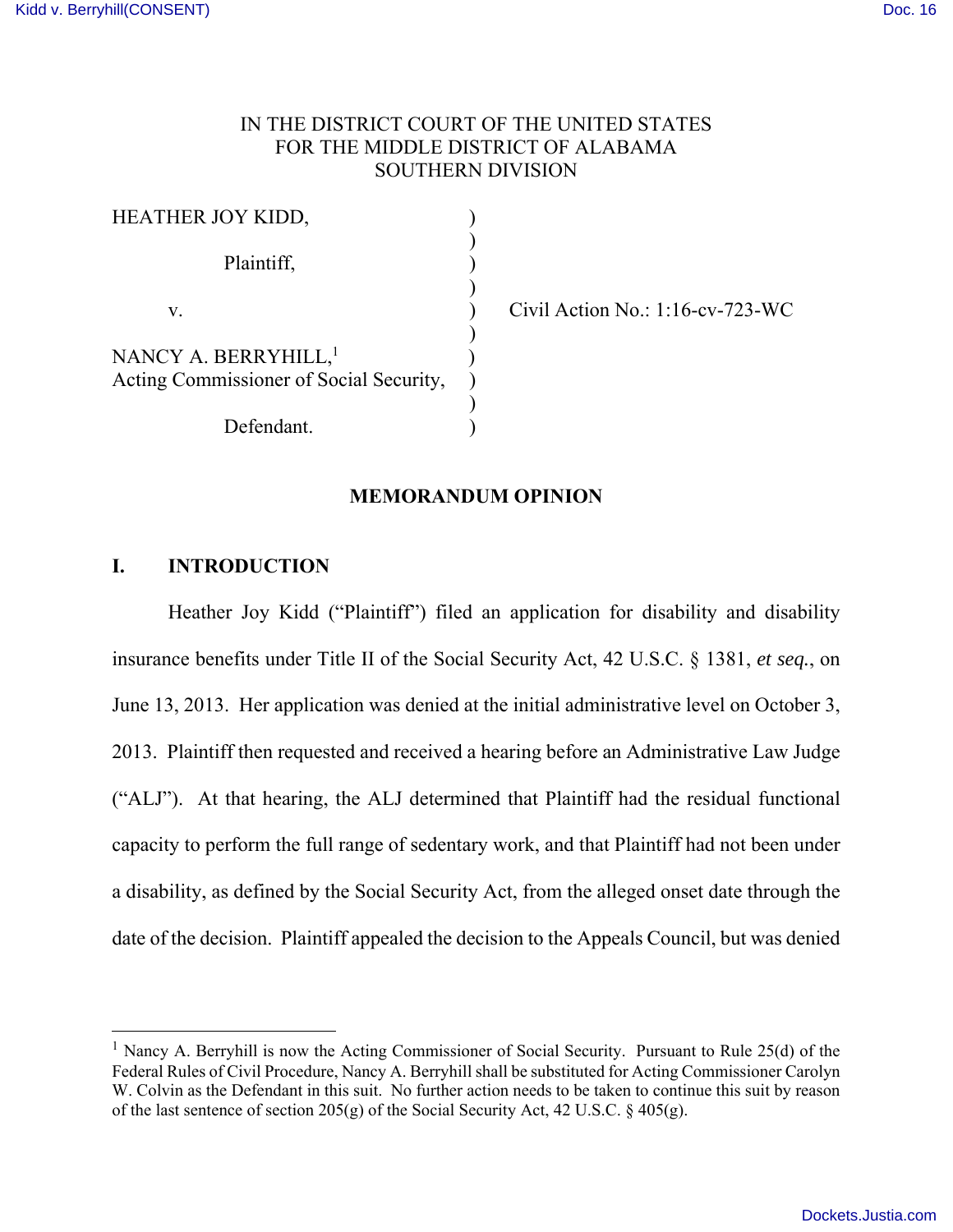review on July 2, 2016. The ALJ's decision consequently became the final decision of the Commissioner of Social Security ("Commissioner").<sup>2</sup> *See Chester v. Bowen*, 792 F.2d 129, 131 (11th Cir. 1986). The case is now before the court for review under 42 U.S.C. § 405(g). Pursuant to 28 U.S.C. § 636(c), both parties have consented to the conduct of all proceedings and entry of a final judgment by the undersigned United States Magistrate Judge. Pl.'s Consent to Jurisdiction (Doc. 8); Def.'s Consent to Jurisdiction (Docs. 7, 9). Based on the court's review of the record and the briefs of the parties, the court REVERSES and REMANDS the Commissioner's decision.

## **II. STANDARD OF REVIEW**

Under 42 U.S.C. § 423(d)(1)(A), a person is entitled to benefits when the person is

unable to

 $\overline{a}$ 

engage in any substantial gainful activity by reason of any medically determinable physical or mental impairment which can be expected to result in death or which has lasted or can be expected to last for a continuous period of not less than 12 months.

42 U.S.C. § 423(d)(1)(A).<sup>3</sup>

To make this determination, the Commissioner employs a five-step, sequential

evaluation process. *See* 20 C.F.R. §§ 404.1520, 416.920 (2011).

(1) Is the person presently unemployed?

(2) Is the person's impairment severe?

<sup>&</sup>lt;sup>2</sup> Pursuant to the Social Security Independence and Program Improvements Act of 1994, Pub. L. No. 103-296, 108 Stat. 1464, the functions of the Secretary of Health and Human Services with respect to Social Security matters were transferred to the Commissioner of Social Security.

<sup>3</sup> A "physical or mental impairment" is one resulting from anatomical, physiological, or psychological abnormalities that are demonstrable by medically acceptable clinical and laboratory diagnostic techniques.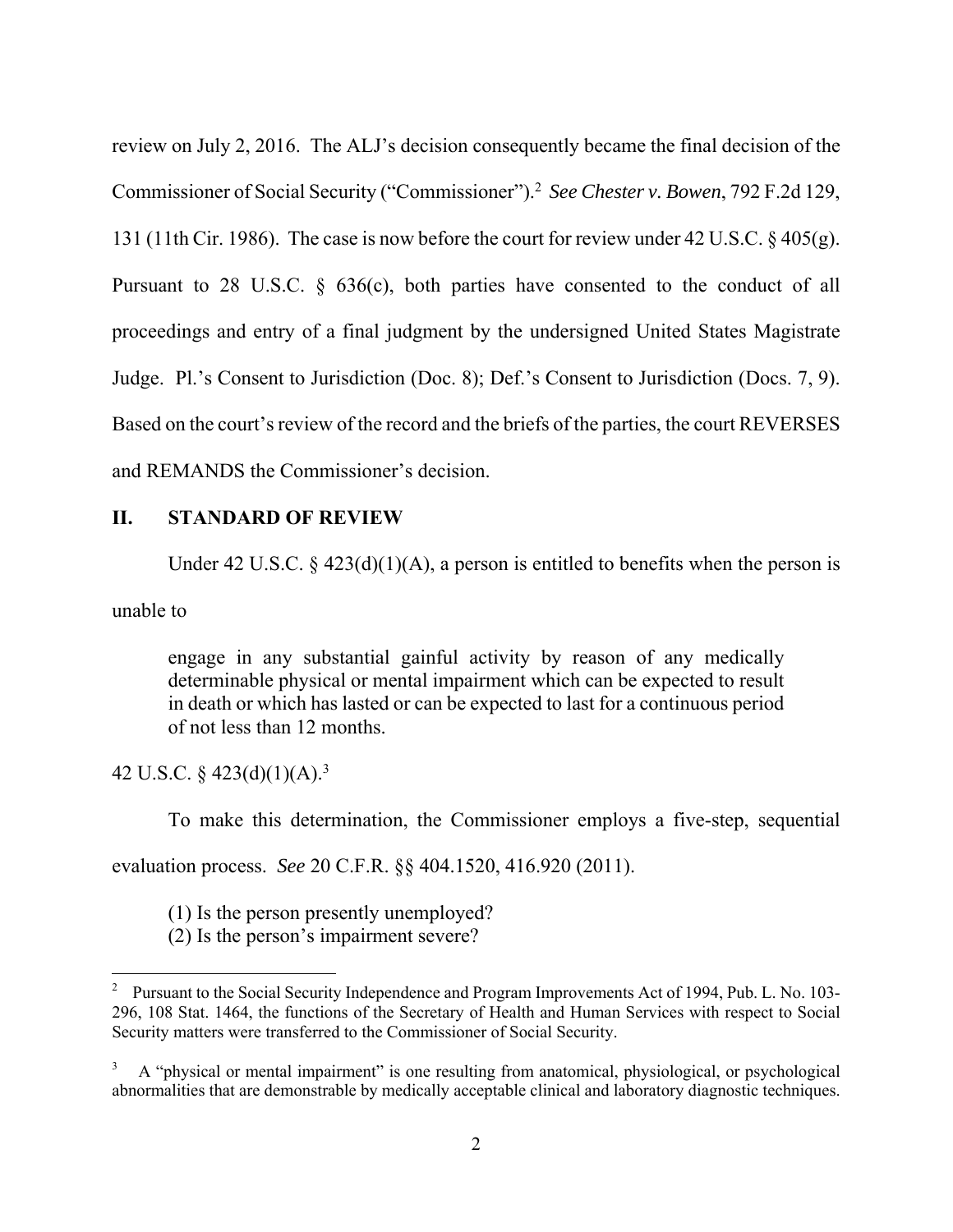(3) Does the person's impairment meet or equal one of the specific impairments set forth in 20 C.F.R. Pt. 404, Subpt. P, App. 1 [the Listing of Impairments]? (4) Is the person unable to perform his or her former occupation? (5) Is the person unable to perform any other work within the economy? An affirmative answer to any of the above questions leads either to the next question, or, on steps three and five, to a finding of disability. A negative answer to any question, other than step three, leads to a determination of "not disabled."

*McDaniel v. Bowen*, 800 F.2d 1026, 1030 (11th Cir. 1986).<sup>4</sup>

 $\overline{a}$ 

 The burden of proof rests on a claimant through Step Four. *See Phillips v. Barnhart*, 357 F.3d 1232, 1237-39 (11th Cir. 2004). A claimant establishes a *prima facie* case of qualifying disability once they have carried the burden of proof from Step One through Step Four. At Step Five, the burden shifts to the Commissioner, who must then show there are a significant number of jobs in the national economy the claimant can perform. *Id*.

 To perform the fourth and fifth steps, the ALJ must determine the claimant's Residual Functional Capacity ("RFC"). *Id*. at 1238-39. The RFC is what the claimant is still able to do despite the claimant's impairments and is based on all relevant medical and other evidence. *Id*. It may contain both exertional and nonexertional limitations. *Id*. at 1242-43. At the fifth step, the ALJ considers the claimant's RFC, age, education, and work experience to determine if there are jobs available in the national economy the claimant

<sup>4</sup> *McDaniel* is a supplemental security income (SSI) case. The same sequence applies to disability insurance benefits. Supplemental security income cases arising under Title XVI of the Social Security Act are appropriately cited as authority in Title II cases. *See, e.g.*, *Ware v. Schweiker*, 651 F.2d 408, 412 (5th Cir. 1981); *Smith v. Comm'r of Soc. Sec.*, 486 F. App'x 874, 876 n.\* (11th Cir. 2012) ("The definition of disability and the test used to determine whether a person has a disability is the same for claims seeking disability insurance benefits or supplemental security income.").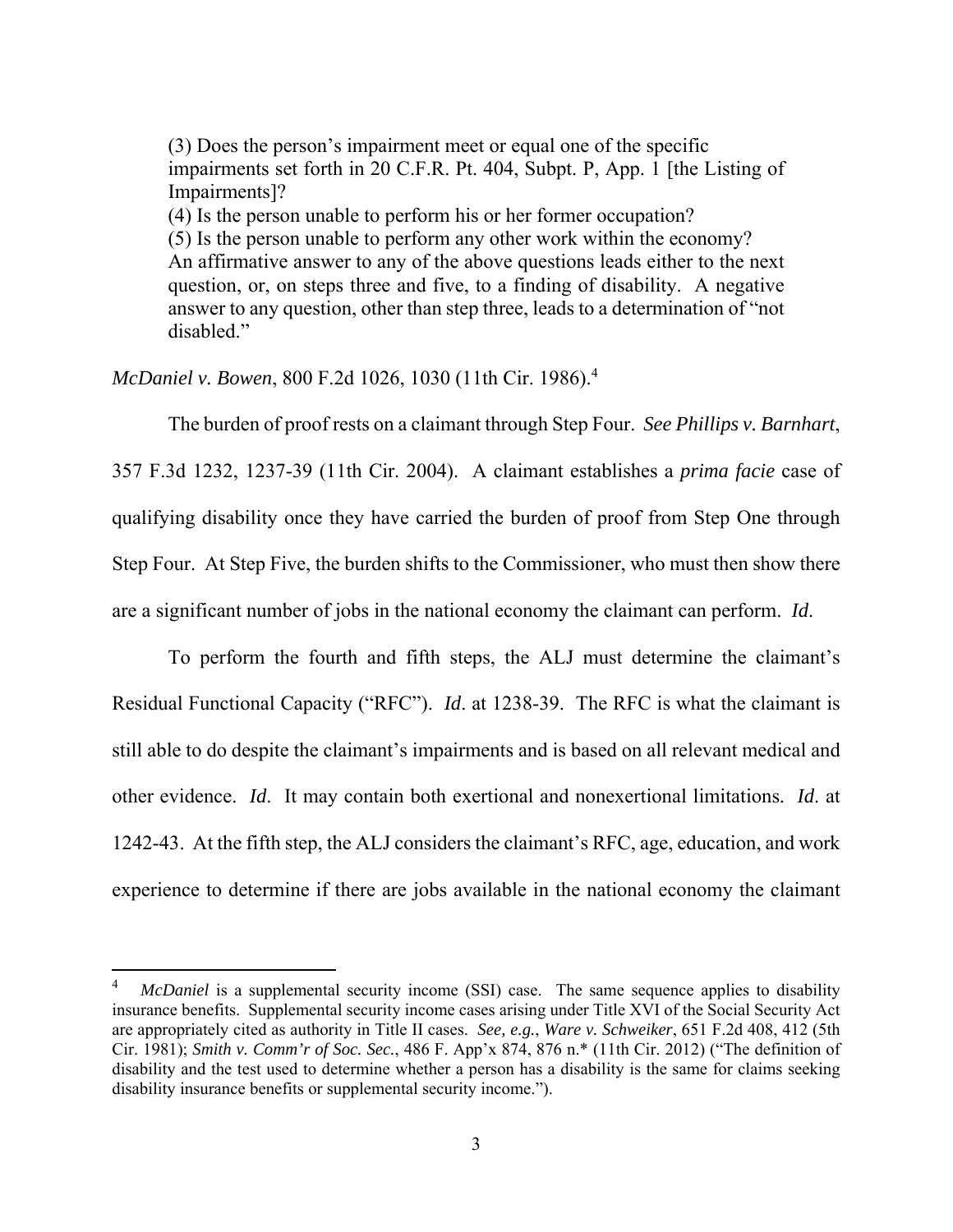can perform. *Id*. at 1239. To do this, the ALJ can either use the Medical Vocational Guidelines ("grids") or call a vocational expert ("VE"). *Id*. at 1239-40.

 The grids allow the ALJ to consider factors such as age, confinement to sedentary or light work, inability to speak English, educational deficiencies, and lack of job experience. Each factor can independently limit the number of jobs realistically available to an individual. *Phillips*, 357 F.3d at 1240. Combinations of these factors yield a statutorily-required finding of "Disabled" or "Not Disabled." *Id*.

 The court's review of the Commissioner's decision is a limited one. This court must find the Commissioner's decision conclusive if it is supported by substantial evidence. 42 U.S.C. § 405(g); *Graham v. Apfel*, 129 F.3d 1420, 1422 (11th Cir. 1997). "Substantial evidence is more than a scintilla, but less than a preponderance. It is such relevant evidence as a reasonable person would accept as adequate to support a conclusion." *Richardson v. Perales*, 402 U.S. 389, 401 (1971); *see also Crawford v. Comm'r of Soc. Sec.*, 363 F.3d 1155, 1158 (11th Cir. 2004) ("Even if the evidence preponderates against the Commissioner's findings, [a reviewing court] must affirm if the decision reached is supported by substantial evidence."). A reviewing court may not look only to those parts of the record which support the decision of the ALJ, but instead must view the record in its entirety and take account of evidence which detracts from the evidence relied on by the ALJ. *Hillsman v. Bowen*, 804 F.2d 1179 (11th Cir. 1986).

[The court must] . . . scrutinize the record in its entirety to determine the reasonableness of the [Commissioner's] . . . factual findings. . . . No similar presumption of validity attaches to the [Commissioner's] . . . legal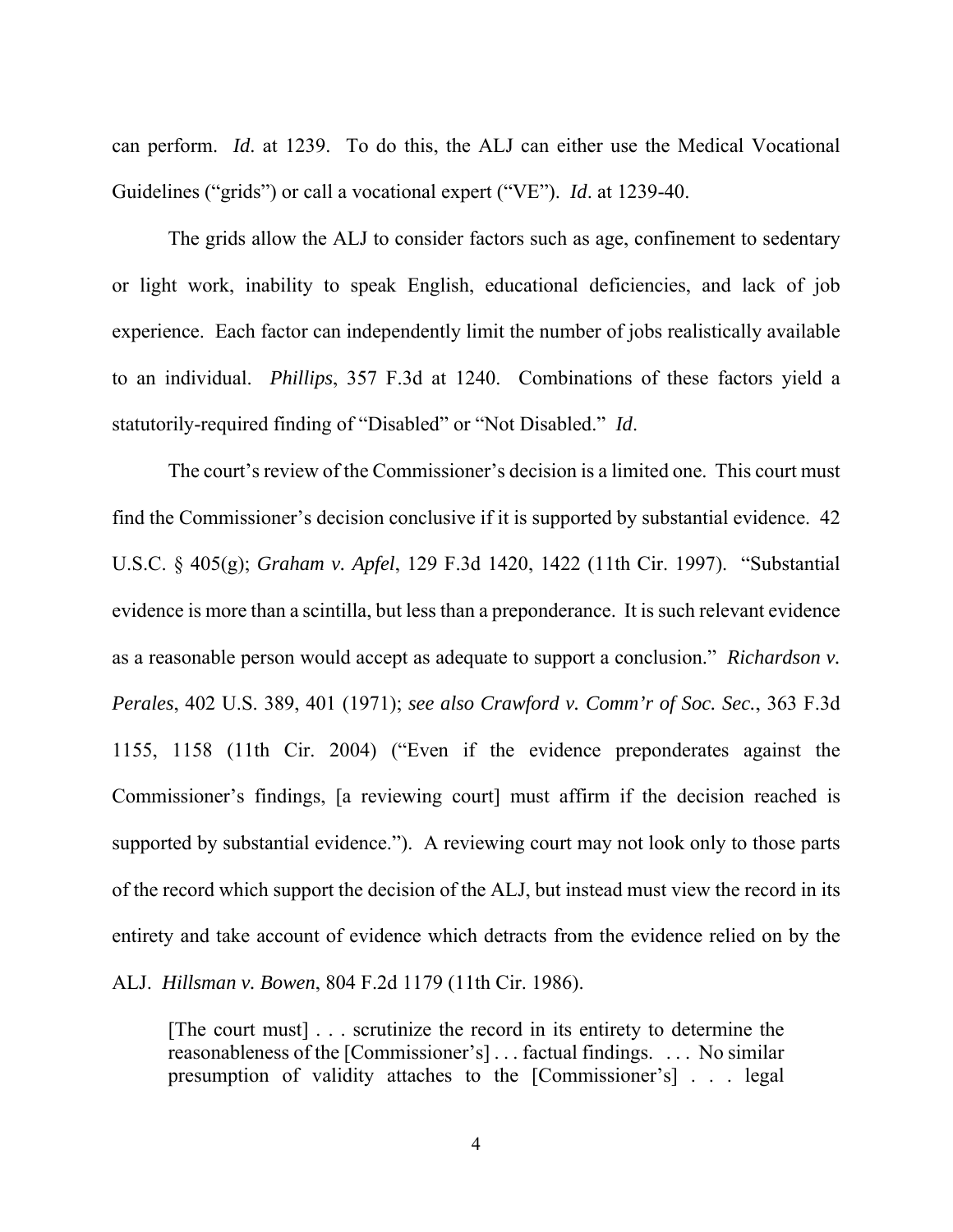conclusions, including determination of the proper standards to be applied in evaluating claims.

*Walker v. Bowen*, 826 F.2d 996, 999 (11th Cir. 1987).

#### **III. ADMINISTRATIVE PROCEEDINGS**

 Plaintiff was thirty-five years old at the time of the hearing, and had completed tenth grade. Tr. 46. Following an administrative hearing, and employing the five-step process, the ALJ found at Step One that Plaintiff "has not engaged in substantial gainful activity since February 10, 2012, the alleged onset date[.]" Tr. 24. At Step Two, the ALJ found that Plaintiff suffers from the following severe impairments: "herpes simplex type II meningitis and migraines[.]" Tr. 24. At Step Three, the ALJ found that Plaintiff "does not have an impairment or combination of impairments that meets or medically equals the severity of one of the listed impairments[.]" Tr. 27. Next, the ALJ articulated Plaintiff's RFC as follows: "[T]he claimant has the residual functional capacity to perform the full range of sedentary work as defined in 20 CFR 404.1567(a)." Tr. 27. Having consulted with a VE at the hearing, the ALJ concluded at Step Four that Plaintiff "is unable to perform any past relevant work[.]" Tr. 30. The ALJ, noting that Plaintiff was considered a "younger individual" on the alleged disability date with "limited" education, concluded that the "[t]ransferability of job skills [was] not material to the determination of disability because applying the Medical-Vocational Rules directly supports a finding of 'not disabled,' whether or not the claimant has transferable job skills[.]" Tr. 30. Finally, at Step Five, and based upon the testimony of the VE, the ALJ determined that "[c]onsidering the claimant's age, education, work experience, and residual functional capacity, there are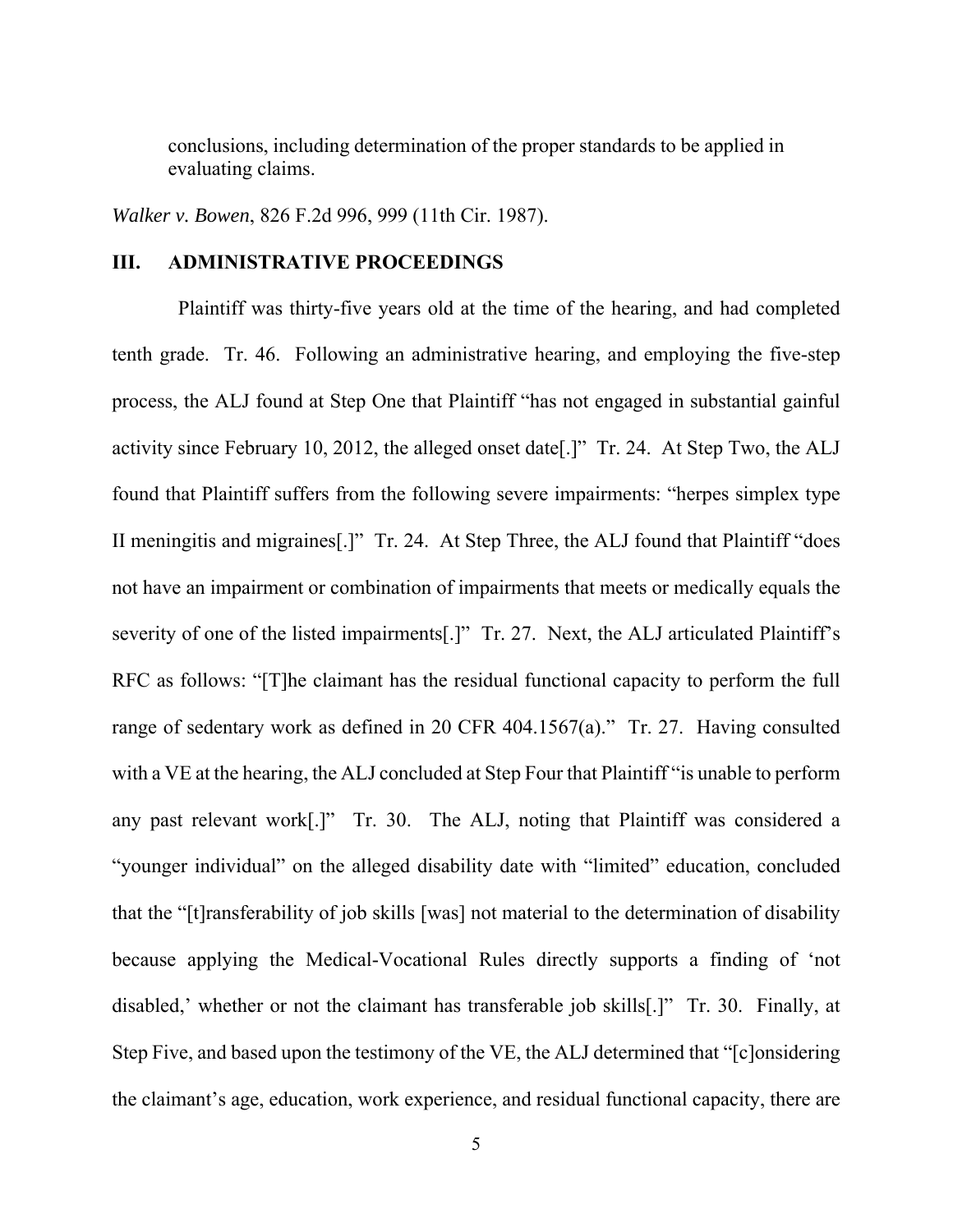jobs that exist in significant numbers in the national economy that the claimant can perform[.]" Tr. 30. The ALJ did not list other jobs that Plaintiff could perform, but instead concluded that Plaintiff was not disabled based upon Medical-Vocational Rule 201.25. Tr. 30-31. Accordingly, the ALJ determined that Plaintiff "has not been under a disability . . . from February 10, 2012, through the date of this decision[.]" Tr. 31.

### **IV. PLAINTIFF'S CLAIMS**

 Plaintiff presents two arguments on appeal. First, Plaintiff argues "[t]he ALJ failed to provide adequate weight to the opinions of [Plaintiff's] treating physician[.]" Doc. 13 at 5-8. Second, Plaintiff argues "the ALJ failed to find [Plaintiff's] depression and anxiety as severe impairments[.]" *Id*. at 8-11.

### **V. DISCUSSION**

The undersigned turns first to address whether the ALJ provided adequate weight to the opinions of Plaintiff's treating physicians.

"Medical opinions are statements from physicians and psychologists or other acceptable medical sources that reflect judgments about the nature and severity of [the claimant's] impairment(s), including [the claimant's] symptoms, diagnosis and prognosis, what [the claimant] can still do despite impairment(s), and [the claimant's] physical or mental restrictions." 20 C.F.R. §§ 404.1527(a)(2), 416.927(a)(2). Absent "good cause," an ALJ is to give the medical opinions of treating physicians "substantial or considerable weight." *Lewis v. Callahan*, 125 F.3d 1436, 1440 (11th Cir. 1997); *see also* 20 C.F.R. §§  $404.1527(d)(1)-(2)$ ,  $416.927(d)(1)-(2)$ . Good cause to discount the opinion of a treating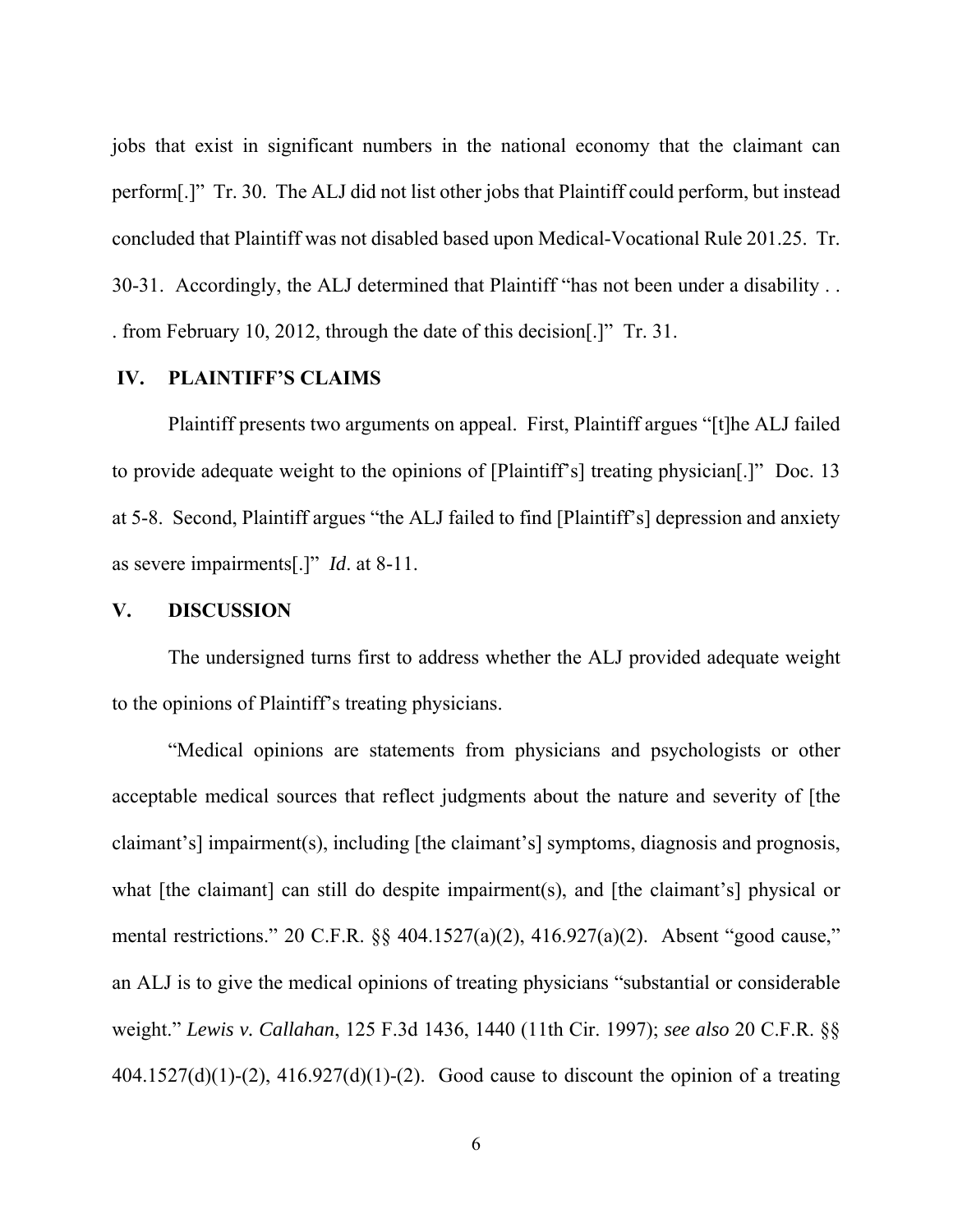physician exists "when the: (1) treating physician's opinion was not bolstered by the evidence; (2) evidence supported a contrary finding; or (3) treating physician's opinion was conclusory or inconsistent with the doctor's own medical records." *Phillips v. Barnhart*, 357 F.3d 1232, 1241 (11th Cir. 2004). With good cause, an ALJ may disregard a treating physician's opinion, but he "must clearly articulate [the] reasons" for doing so. *Id.* at 1240–41.

 Opinions from medical sources on some issues are not considered medical opinions because they are reserved for the Commissioner as "administrative findings that are dispositive of the case; i.e., [opinions] that would direct the determination or decision of disability." 20 C.F.R. § 404.1527(e). Examples of these opinions include:

- 1. Whether an individual's impairment(s) meets or is equivalent in severity to the requirements of any impairment(s) in the listings;
- 2. What an individual's RFC is;
- 3. Whether an individual's RFC prevents him or her from doing past relevant work;
- 4. How the vocational factors of age, education, and work experience apply; and
- 5. Whether an individual is "disabled" under the Act.

SSR 96-5p at \*2; *Hutchinson v. Astrue*, 408 F. App'x 324, 327 (11th Cir. 2011) (whether a claimant can hold a job is an administrative finding, not a medical opinion). While these opinions are not entitled to controlling weight, an ALJ must still take them into consideration. *See* SSR 96-5p, at \*5 ("Medical sources often offer opinions about whether an individual who has applied for title II . . . disability benefits is 'disabled' or 'unable to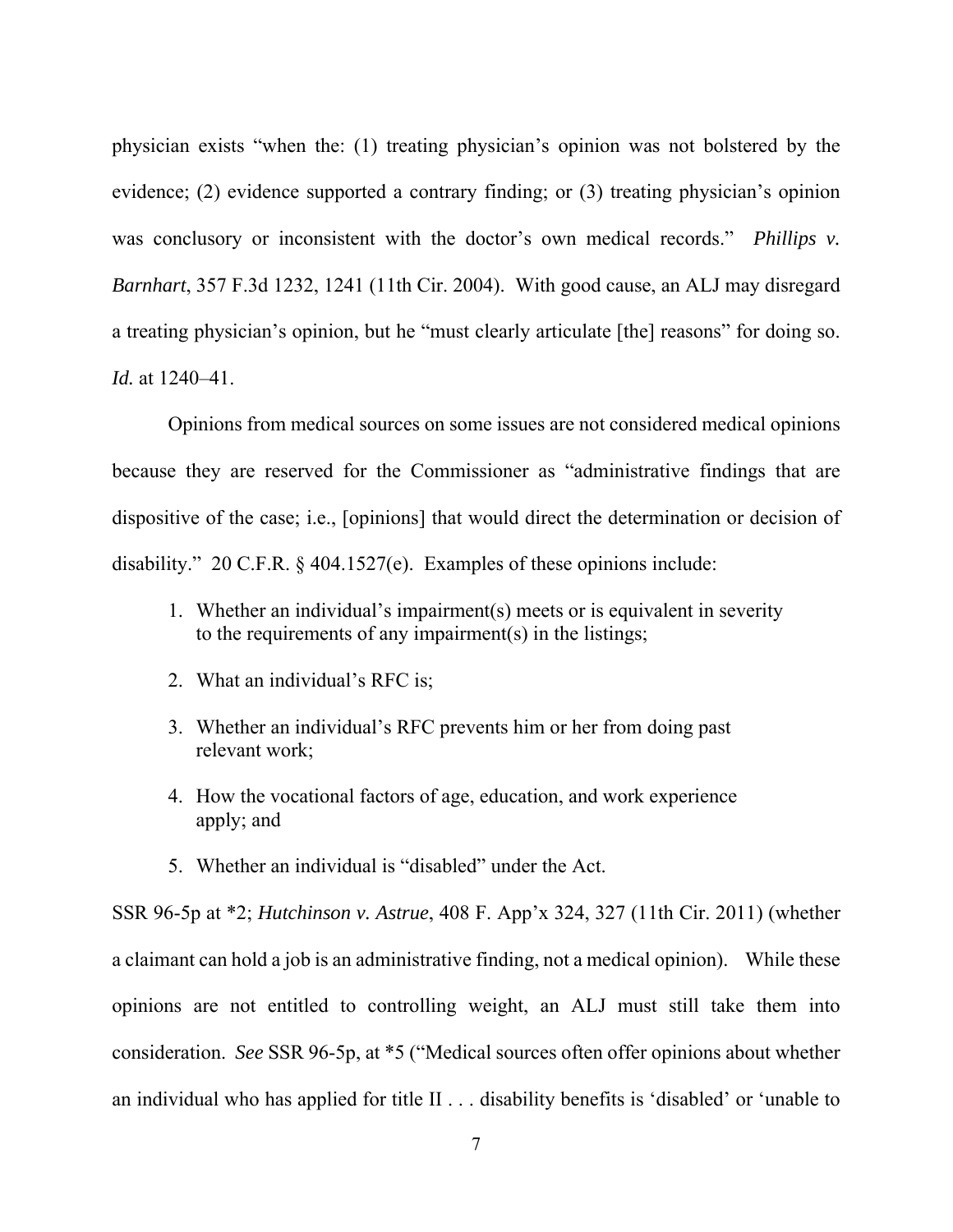work[.]' . . . . Because these are administrative findings that may determine whether an individual is disabled, they are reserved to the Commissioner. Such opinion on these issues must not be disregarded. However, even when offered by a treating source, they can never be entitled to controlling weight or given special significance."). In so doing, the ALJ may use the following criteria to determine how much weight to assign the opinion: (1) the examining relationship; (2) the treatment relationship, which includes the length of the treatment relationship, the frequency of examination, and the nature and extent of the treatment relationship; (3) the supportability of the opinion through medical signs and laboratory findings; (4) the consistency of the opinion with the record as a whole; (5) whether the opinion is offered by a specialist in the field; and (6) any other factors brought to the attention of the Commissioner. 20 C.F.R. § 404.1527(c).

Here, in affording the opinions of Plaintiff's treating physicians "little weight," the

ALJ stated:

As for the opinion evidence, one of the claimant's treating neurologists, Hassan Kesserwani, MD, opined in an April 2012 treatment note that the claimant could not work due to daily headaches (Exhibit 8F/5-6). The claimant's primary neurologist, Sher M. Ghori, MD, also opined that, based on the frequency, duration, and severity of the claimant's headaches, she is precluded from maintaining any competitive employment on a sustained basis. Dr. Ghori more specifically opined that the claimant would miss approximately 30 days of work per month (everyday) due to her symptoms (Exhibit 17F). The undersigned accords both of these doctors' opinions little weight as they are inconsistent with the claimant's work history, which reveals that she worked with headaches of approximately the same level of frequency and intensity throughout 2010 and 2011 (Exhibits 3E; 16E; 2F; 3F; 4F; 10F and 11F). The doctors' opinions are also inconsistent with the claimant's admitted activities of daily living, including driving, shopping, reading, preparing meals, dressing and grooming herself, cleaning her house,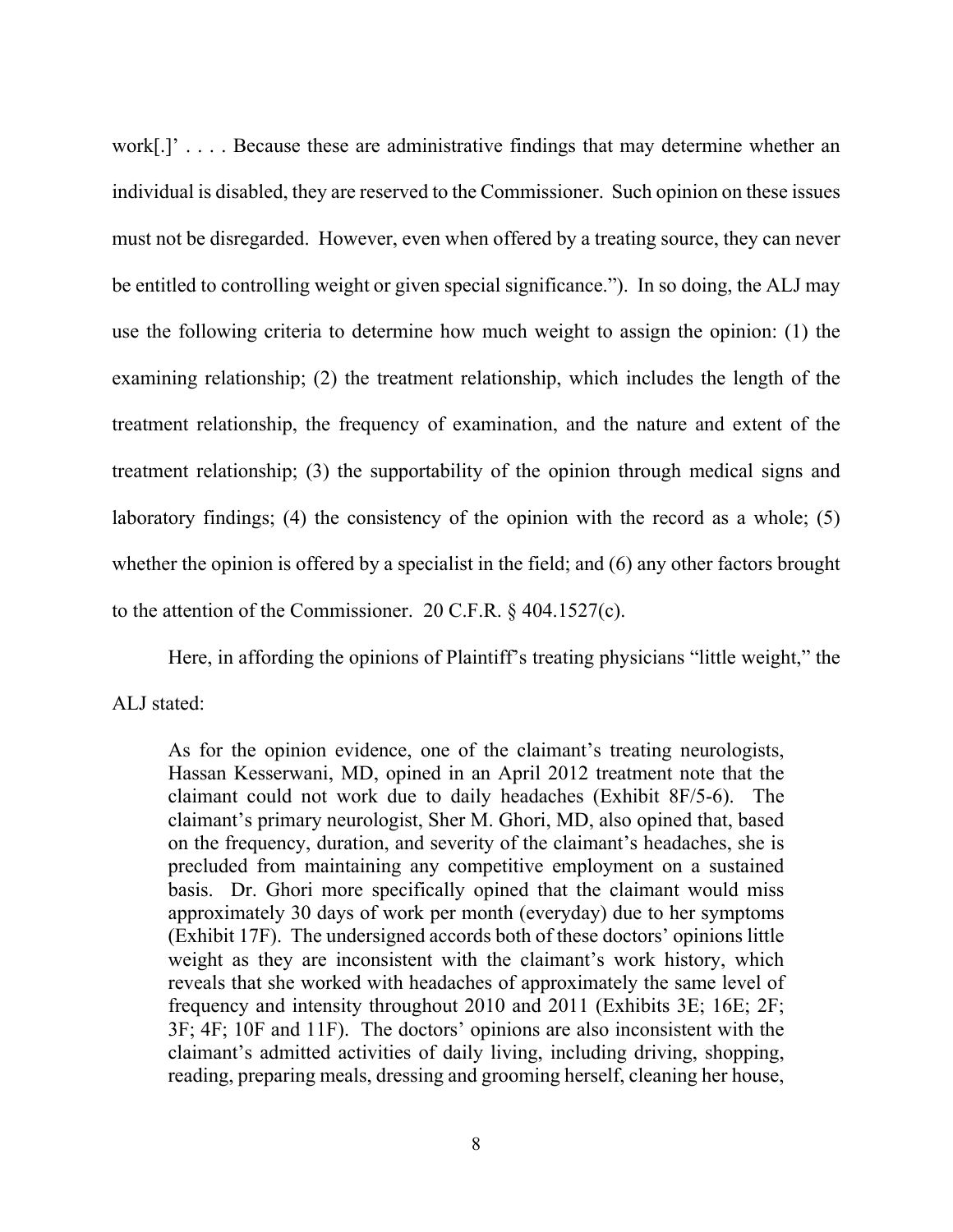and managing her medications and appointments without special reminders or other assistance (HT and Exhibits 4E and 7E).

Tr. 29.

 $\overline{a}$ 

 The undersigned concludes that Dr. Ghori's opinion that Plaintiff is precluded from maintaining competitive employment on a sustained basis is an administrative finding not a medical opinion. *See Gray v. Comm'r of Soc. Sec*., 550 F. App'x 850, 854 (11th Cir. 2013) (noting that "whether a claimant is disabled or unable to work is an issue reserved to the Commissioner as an administrative finding, and a medical source opinion on this issue is not a "medical opinion"); *Kelly v. Comm'r of Soc. Sec.,* 401 F. App'x 403, 407 (11th Cir. 2010) ("A doctor's opinion on a dispositive issue reserved for the Commissioner, such as whether the claimant is 'disabled' or 'unable to work,' is not considered a medical opinion and is not given any special significance, even if offered by a treating source, but will be taken into consideration."). Similarly, Dr. Kesserwani's opinion that Plaintiff cannot work due to her daily headaches is an administrative finding—not a medical opinion. *See id*. While these opinions are not entitled to "controlling weight" or given "special significance," the ALJ is still required to "evaluate all the evidence in the case record to determine the extent to which the opinion is supported by the record." SSR 96- 5P, at \*2-3. In so doing, the ALJ "must apply the applicable factors in 20 C.F.R. 404.1527(d) and 416.927(d)" to determine the appropriate weight to assign the opinions.<sup>5</sup> *Id*.

<sup>&</sup>lt;sup>5</sup> When SSR 96-5p was published in 1996, 20 C.F.R. § 404.1527(d) listed the factors now set forth in § 404.1527(c). *Compare* 20 C.F.R. § 404.1527(d) (effective through July 31, 2006) *with* 20 C.F.R. §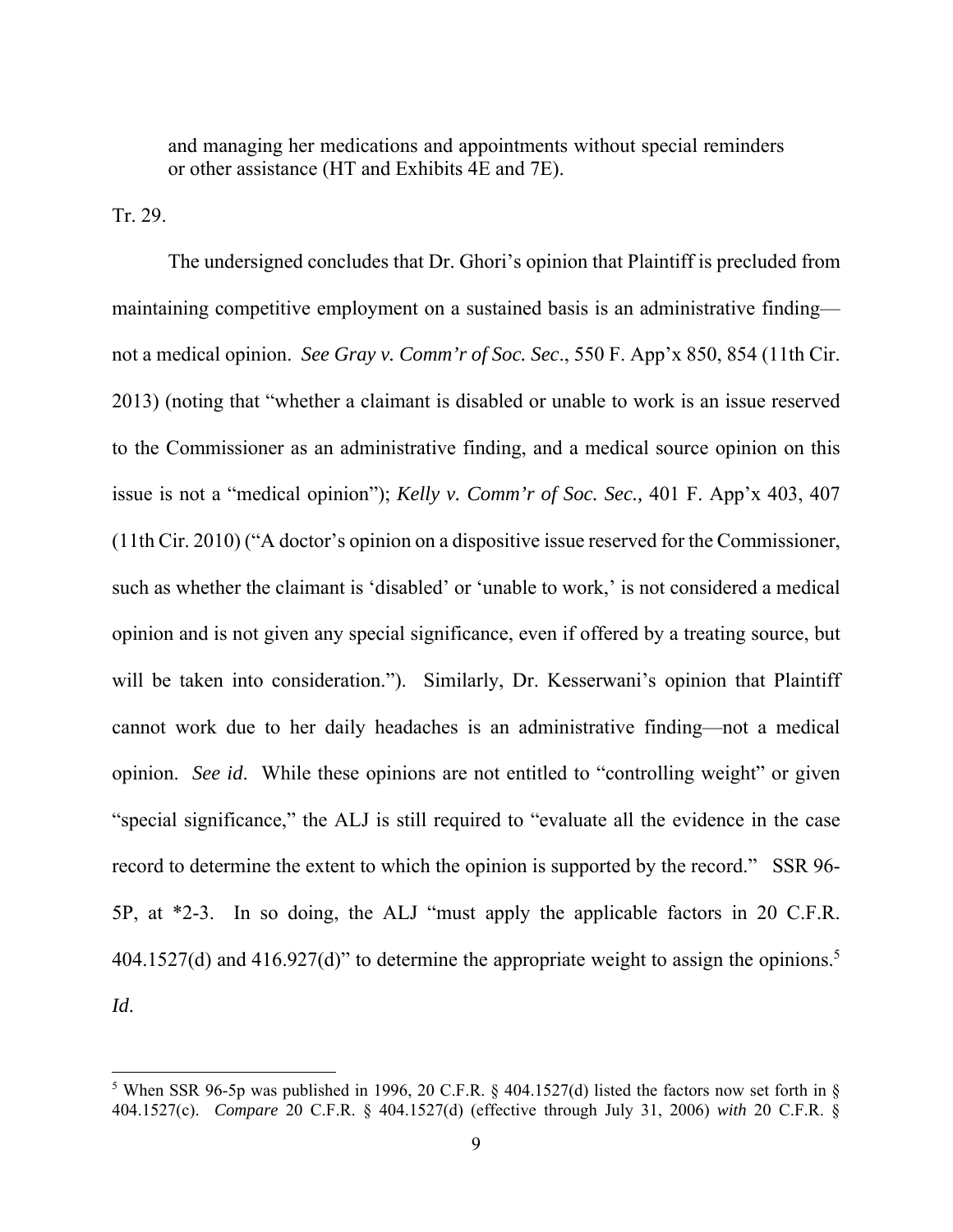Here, the ALJ's reasoning for assigning the opinions of Dr. Ghori and Dr. Kesserwani "little weight" is based upon a perceived lack of consistency with the record as a whole. *See* 20 C.F.R. § 404.1527(c)(4) (listing consistency with the record as a whole to be a factor for consideration when assigning weight to a medical opinion). In particular, the ALJ pointed to: (1) Plaintiff's ability to work prior to the alleged onset date despite experiencing headaches of the same frequency, intensity, and duration; and (2) her own reports of her daily activities. Tr. 29. The undersigned will examine each, in turn, to determine whether the ALJ's assignment of little weight to Plaintiff's treating physicians was in error.

## *Plaintiff's Previous Work History*

The ALJ reasoned, in part, that the opinions of Plaintiff's treating physicians were entitled to little weight because "they are inconsistent with the claimant's work history, which reveals that she worked with headaches of approximately the same level of frequency and intensity throughout 2010 and 2011 (Exhibits 3E; 16E; 1F; 2F; 3F; 4F; 10F; and 11F)." Tr. 29. The ALJ's opinion states, in relevant part:

While the claimant maintains that she quit work due to her impairments, the record reveals that the claimant's allegedly disabling impairments were present at approximately the same level and severity prior to her last day of work and alleged onset date. Treatment records indicate that the claimant has had a history of migraine headaches since she was a teenager[.] While her migraines may have significantly worsened since then, the intensity and frequency of her migraines has been the same since at least 2010. In her Headache Questionnaire, which she submitted in August 2013, she reported that she had been having headaches of the same type, severity, and frequency that she now alleges are disabling for approximately six years. She further

-

<sup>404.1527(</sup>c) (effective March 27, 2017).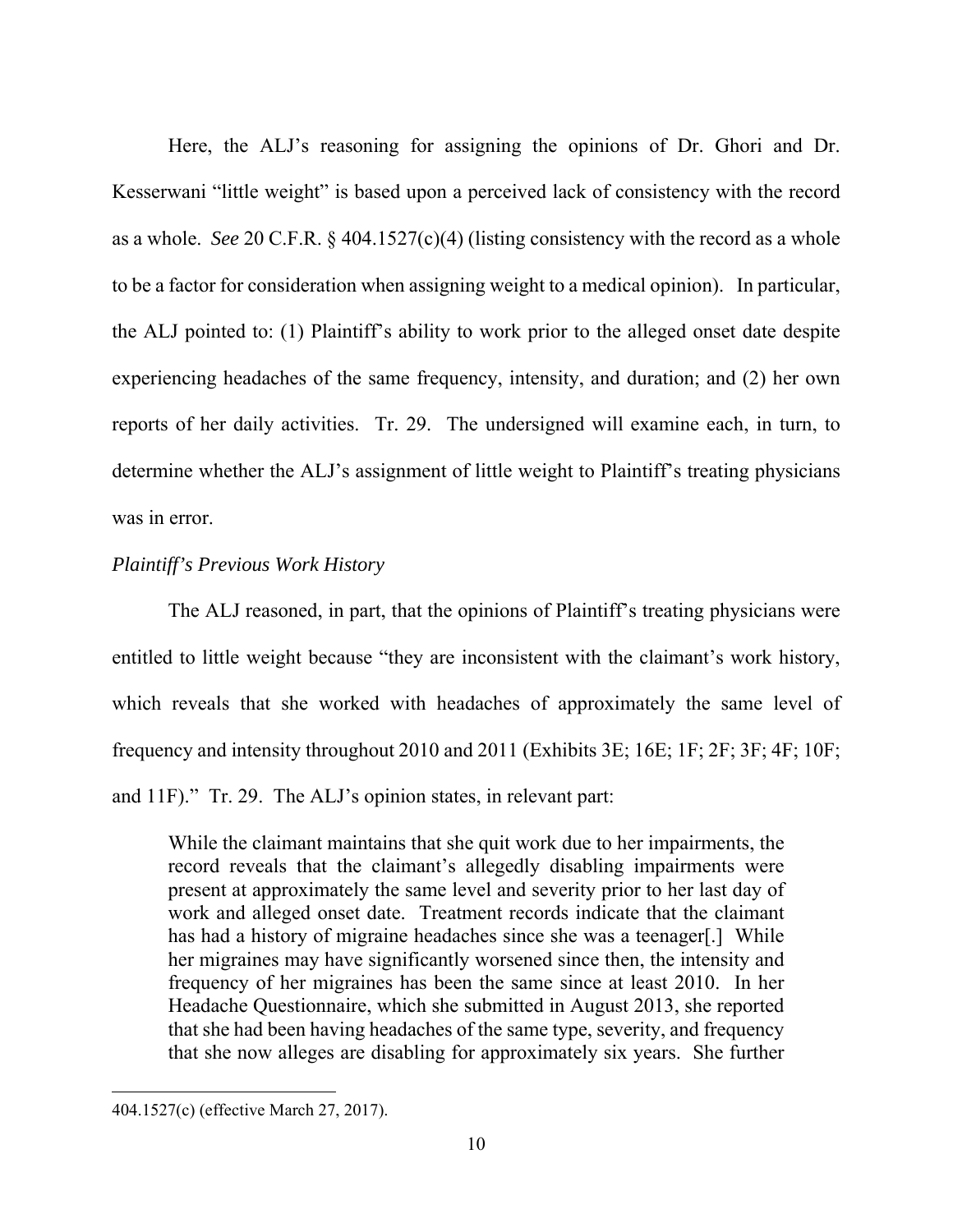reported that she had been to the emergency department approximately 15 to 20 times in the past three years. This is consistent with treatment records documenting frequent emergency department visits for migraines in 2010 and 2011 (Exhibits 5E [Headache Questionnaire]; 1F; 2F; 3F; 4F; 10F/42 and 11F).

The claimant's herpes simplex virus and secondary recurrent meningitis was also a preexisting condition, which, if anything, has lessened in severity since the alleged onset date. The claimant was initially diagnosed with meningitis in March 2011, which reoccurred in June 2011 (Exhibit 3F/2; 4F/2). Notably, the claimant continued working for Kelley Foods, a frozen food distributor, until February 2012 (Exhibits 2D; 3D; 4D; 3E and 16E). The fact that the claimant's allegedly disabling migraines and meningitis did not prevent her from working before strongly suggests that these impairments would not currently prevent work.

While the meningitis relapsed again in February 2012, there has not been another recurrence [ ] since (Exhibit 22F/4). Rather an oral prophylactic, Acyclovir, now effectively suppresses the herpes virus and meningitis (Exhibits 5F/2; 6F; 11F/18, 22 and 21F/3, 5, 7, 11). In light of the fact that migraine headaches and meningitis have some symptoms in common, the claimant and her treating physicians have continued to carefully monitor her for a recurrence of meningitis. Indeed, this concern likely attributed to her frequent emergency department visits, when she perhaps could have otherwise treated her migraine herself from home. However, her migraines have not been accompanied by any significant meningitis signs and all spinal taps have been negative (Exhibits 10F/20-21; 17F/3; 21F and 23F/7).

Tr. 28. $^6$ 

 $\overline{a}$ <sup>6</sup> It is important to note that, although the symptoms of Plaintiff's meningitis and her migraines overlap, a lack of meningitis recurrence does not necessarily mean that Plaintiff no longer suffers from migraines. Indeed, the conditions can, and do, stand alone as evidenced by the fact that Plaintiff has experienced headaches for years prior to her diagnosis of meningitis. Further, it is virtually impossible to determine from the medical evidence whether Plaintiff's trips to the emergency room for migraine treatments were motivated by fear of a meningitis relapse or whether the headaches were of such a severity that required more than at-home therapy. Thus, to the extent that the ALJ is attempting to discount the severity of Plaintiff's migraines that resulted in outpatient treatment simply because he believes Plaintiff sought emergency care out of fear of meningitis relapse, such speculation is misplaced.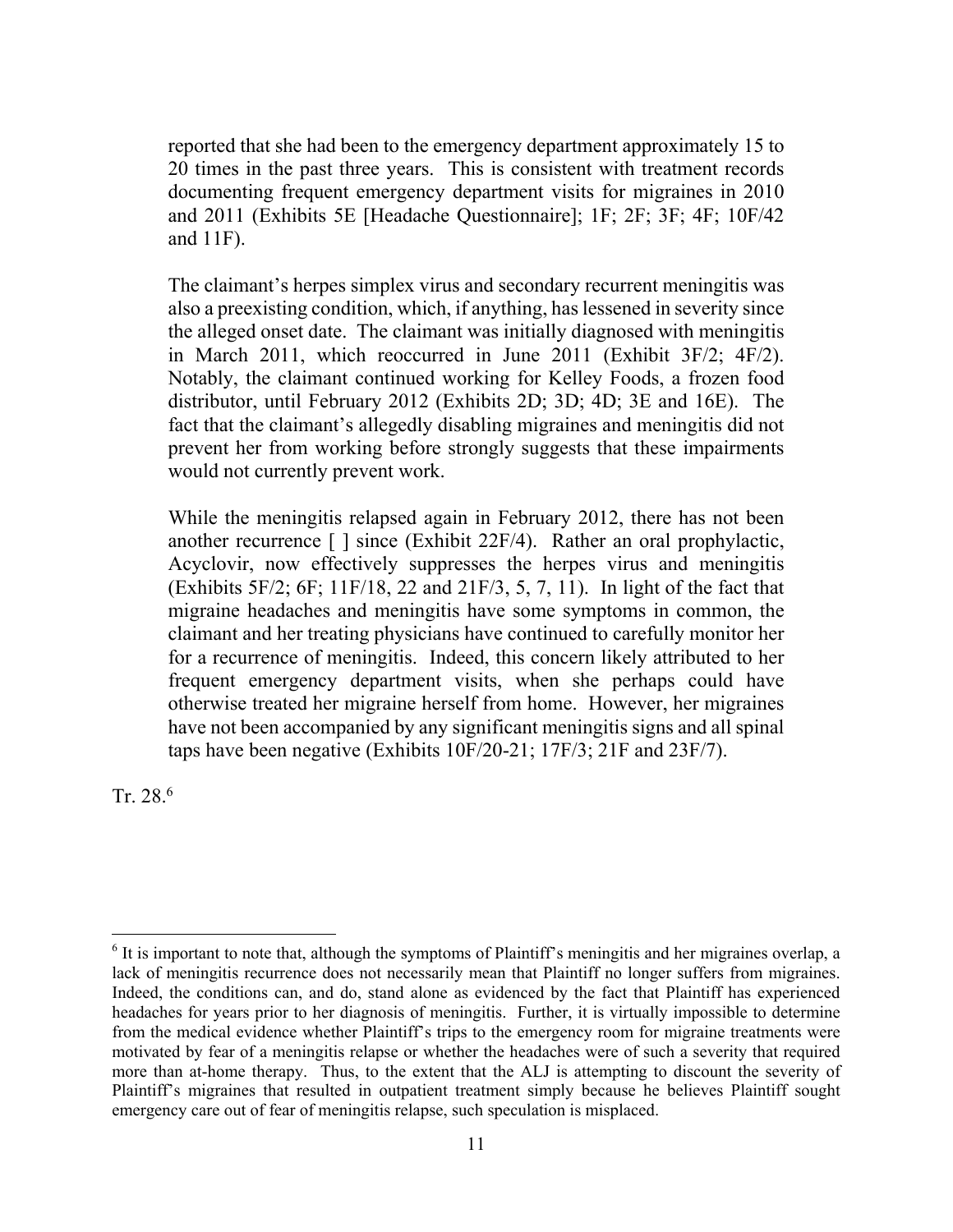In reviewing the ALJ's assignment of little weight to Plaintiff's treating physicians, the undersigned is careful to not reweigh the evidence considered by the ALJ. In conducting this limited review, the undersigned particularly focuses on the evidence specifically cited by the ALJ to support his position—i.e., Exhibits 3E; 16E; 1F; 2F; 3F; 4F; 10F; and 11F—to determine whether substantial evidence supports the ALJ's conclusion. After a thorough review of those documents, and the record as a whole, the undersigned concludes that the ALJ's reasoning is not supported.

### *Plaintiff's Work History—Exhibits 3E & 16E*

From August 2010 through February 2012, Plaintiff worked as a retail packer for Kelley Foods. Tr. 168 (Exhs. 3E, 16E). There, Plaintiff's responsibilities included "moving and catching boxes weighing 6lbs-50lbs everyday," "entering jobs in [the] computer," and "standing on [her] feet 8-10 hours daily." Tr. 226. According to Plaintiff's report, she was unemployed for the first seven months of 2010. Tr. 168.

#### *Plaintiff's 2010-2011 Medical History—Exhibits 1F; 2F; 3F; 4F; 10F; and 11F*

Plaintiff's 2010-2011 medical history indicates that she was hospitalized for approximately four days in February 2010 (during her unemployment) due to a migraine headache. Tr. 232-256 (Exh. 1F). During this hospitalization, Plaintiff reported that she "has had migraine headaches since she was 16 years old" and that she "usually has 2 or 3 a year" that "are easily relieved with Demerol and Phenergan." Tr. 235. However, Plaintiff reported to the emergency room after this particular headache "grew more intense" and failed to respond to her normal treatment regimen. Tr. 235. Plaintiff was treated,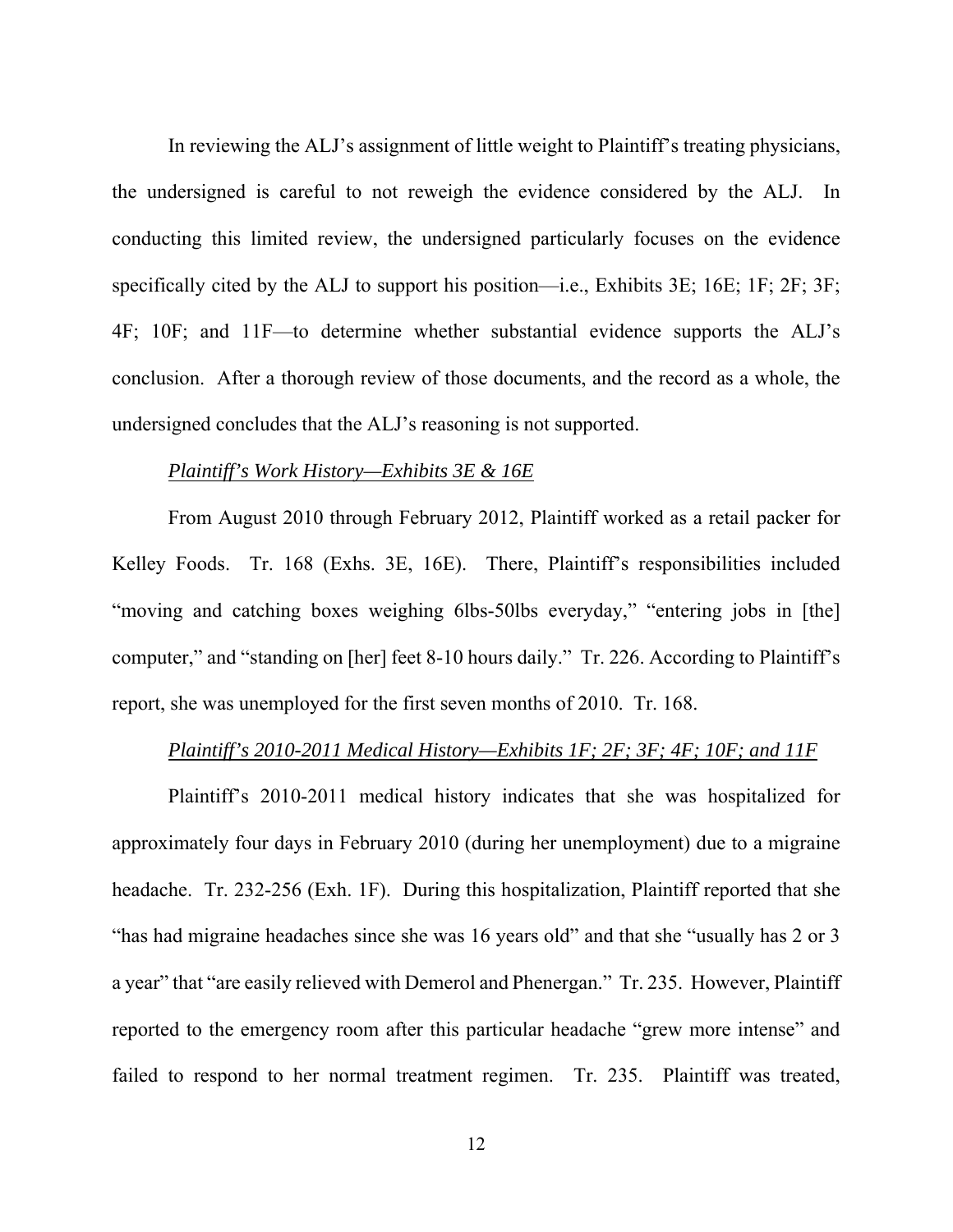improved, and was released on March 1, 2010, with instructions to follow up over the next few days. Tr. 233.

Plaintiff was hospitalized twice for approximately one week in duration while she was employed with Kelley Foods. One of those hospitalizations occurred in March 2011, Tr. 267-294 (Exh. 3F), and the other in June 2011, Tr. 295-319 (Exh. 4F). During the March hospitalization, Plaintiff reported experiencing "infrequent migraines," the last of which occurred a couple years prior. Tr. 269. Plaintiff was ultimately diagnosed with aseptic meningitis,<sup>7</sup> and Dr. Ghori, who treated Plaintiff during her hospitalization, ordered Plaintiff to not return to work for two weeks. Tr. 270. During the June hospitalization, Dr. Ghori noted that Plaintiff had experienced a weeklong history of intractable headaches. Tr. 296. After performing a spinal tap, Dr. Ghori diagnosed Plaintiff with septic/viral meningitis. Tr. 296.

During her employment with Kelley Foods, Plaintiff's medical records also indicate that she visited the emergency room on September 30, 2011, for treatment of a severe migraine. Tr. 462-469 (Exh. 10F). She was discharged on the same day. Tr. 463.

<u>.</u>

<sup>&</sup>lt;sup>7</sup> Aseptic meningitis "describes a clinical syndrome characterized by meningeal inflammation not cause by an identifiable bacterial pathogen in the cerebrospinal fluid[.]" *Aseptic Meningitis and Viral Myelitis*, David N. Iran, US National Library of Medicine National Institutes of Health, https://www.ncbi.nlm.nih.gov/pmc/articles/ PMC2728900/ (last visited August 23, 2017). "[M]ost patients with aseptic meningitis present with fever accompanied by complaints of headache, stiff neck, malaise, anorexia, and vomiting." *Id*. While there are many potential causes of aseptic meningitis, one cause is the use of non-sterodial anti-inflammatory drugs ("NSAIDS"), including aspirin, ibuprofen, and naproxen. *Id*. It may also be a result of the herpes type II simplex virus. *Viral Meningitis*, Meningitis Research Foundation, http://www.meningitis.org/disease-info/types-causes/viral-meningitis (last visited August 23, 2017).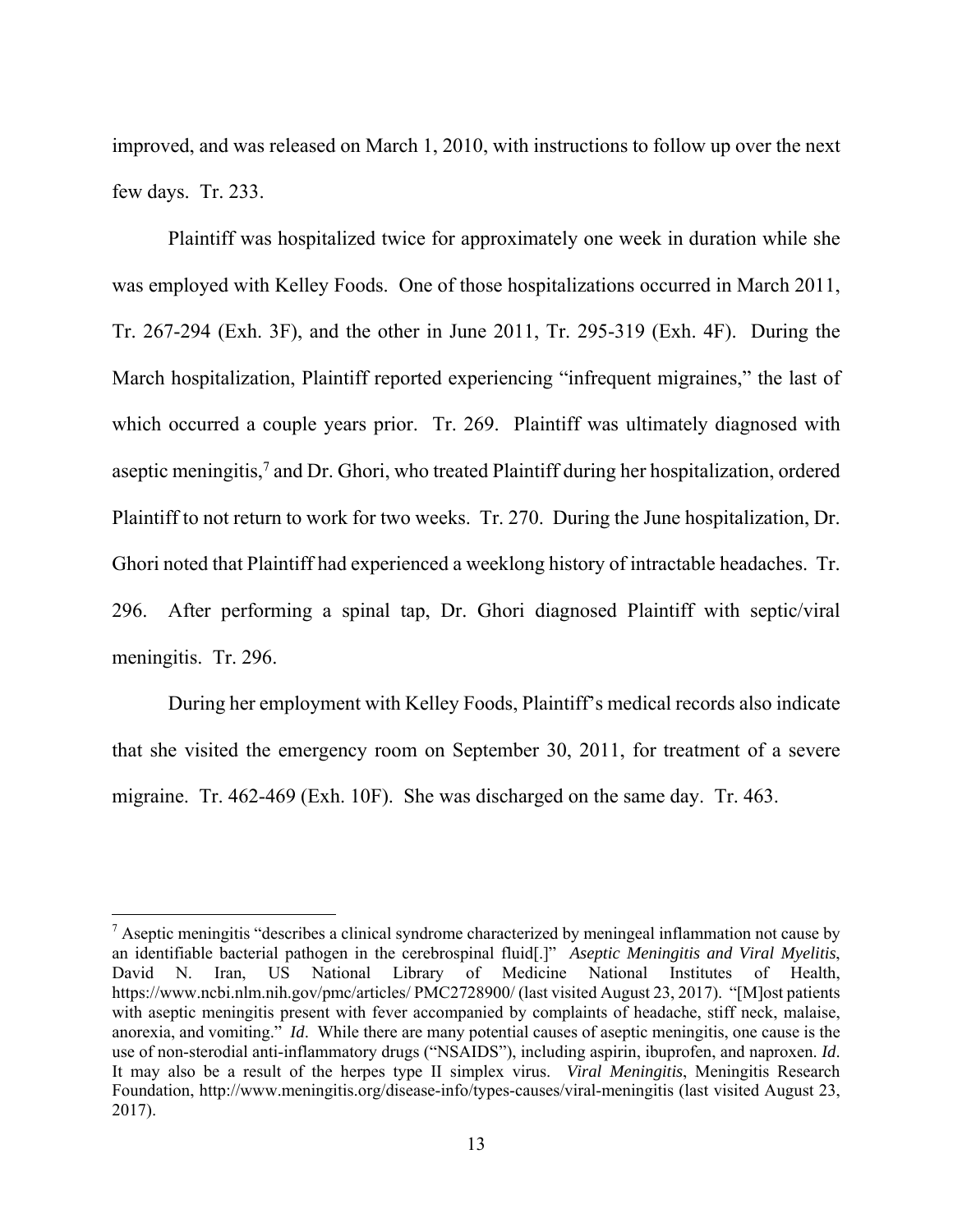Dr. Ghori, Plaintiff's primary treating neurologist, provides four follow-up notes regarding Plaintiff's treatment between July 8, 2011, and December 30, 2011. Tr. 470-77 (Exh. 11F). In July 2011, Dr. Ghori referenced Plaintiff's June 2011 hospitalization, and noted that Plaintiff was doing better overall, and would hopefully be ready to return to work "in a week or so." Tr. 470. In August 2011, Dr. Ghori noted that Plaintiff reported having more headaches over the past few days, one being quite severe. Tr. 472. Although a recurrence of meningitis was possible, Dr. Ghori indicated that she believed Plaintiff's condition was likely a migraine. Tr. 472. In September 2011, Dr. Ghori saw Plaintiff for a migraine attack.<sup>8</sup> Tr. 474. By December 2011, Dr. Ghori noted that Plaintiff's headaches were frequent, occurring three to four times per week. Tr. 476. Notably, Plaintiff's employment with Kelley Foods ended approximately two months later.

#### *Plaintiff's Medical History Post Alleged Onset Date*

<u>.</u>

After February 10, 2012, Plaintiff's alleged onset date, Plaintiff was admitted to the hospital on three occasions. Plaintiff's first visit occurred on February 13, 2012. Tr. 320- 348. During that visit, Plaintiff reported that her migraines were "different" than those she had previously experienced, despite compliance with her medication. Tr. 321, 323. Plaintiff was treated, her condition improved, and she was discharged four days later. Tr. 321. Plaintiff returned to the hospital again on February 20, 2012. Tr. 349-376. During that hospitalization, it was determined that Plaintiff was experiencing a relapse of herpes

<sup>&</sup>lt;sup>8</sup> This treatment note from Dr. Ghori reflects Plaintiff's outpatient emergency room visit referenced in the previous paragraph.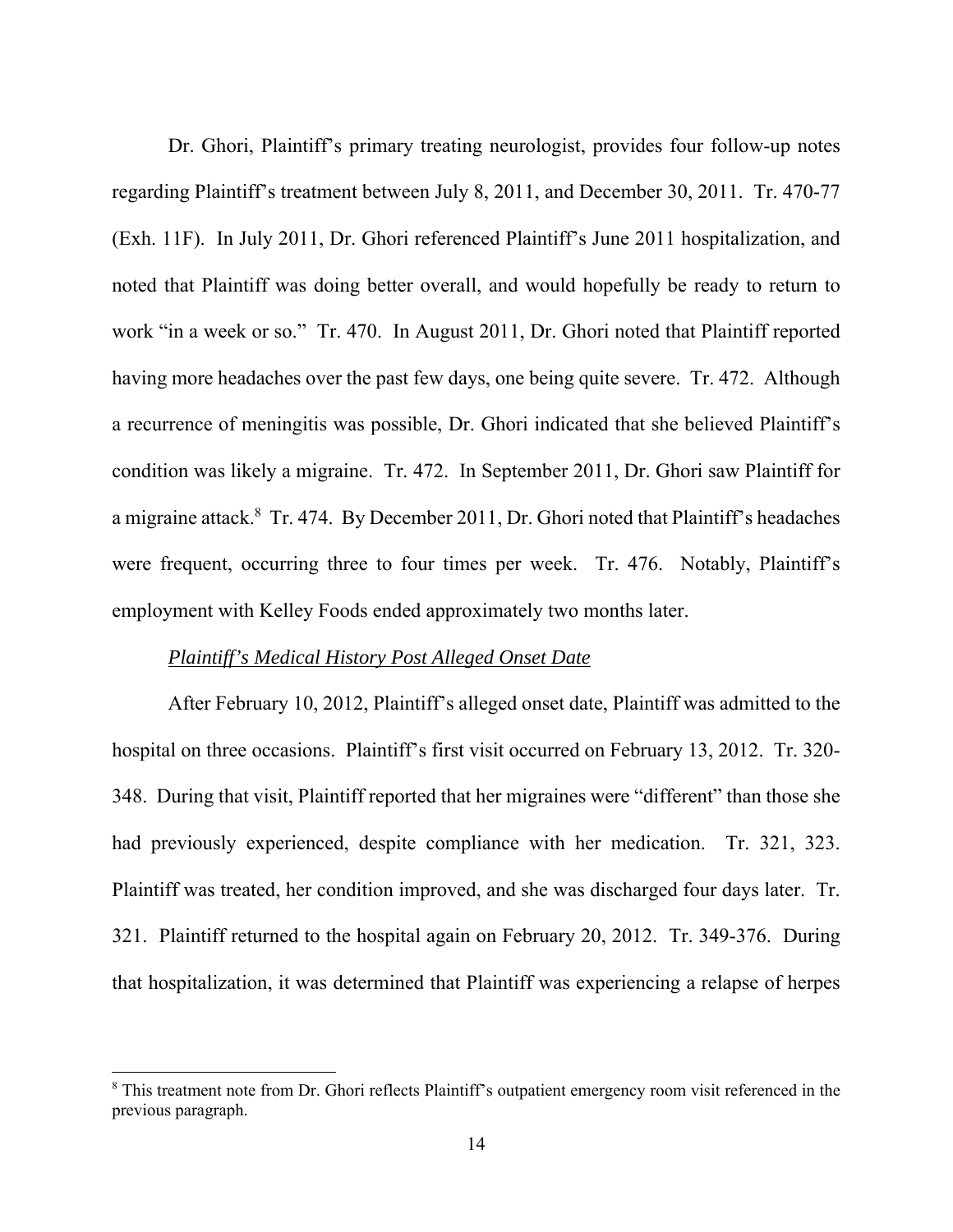type II meningitis. Tr. 350. Plaintiff was discharged on February 24, 2012. Tr. 350. Plaintiff was admitted a third time to the hospital for treatment from August 15, 2014, through August 22, 2014. Tr. 654. It does not appear that the August 2014 visit was linked to a relapse of the meningitis, but was instead the result of a migraine headache. Tr. 654. Plaintiff had at least thirteen additional emergency room visits for migraine headaches, which were treated on an outpatient basis between November 2012 and February 2015. *See* Tr. 420-1053 (reflecting visits on November 12, 2012, Tr. 494; March 12, 2013, Tr. 444; March 15, 2013, Tr. 433; July 18, 2013, Tr. 420; July 31, 2013, Tr. 492; November 12, 2013, Tr. 614; May 15, 2014, Tr. 598; February 14, 2014, Tr. 618; June 3, 2014, Tr. 596; August 8, 2014, Tr. 587; January 13, 2015, Tr. 1141; January 21, 2015, Tr. 1110; and February 3, 2015, Tr. 1053).

 During this time, Plaintiff continued to see Dr. Ghori. Dr. Ghori provides seven follow-up notes regarding Plaintiff's treatment between February 20, 2012, and November 12, 2013. After Plaintiff's February 20, 2012, hospitalization, Dr. Ghori noted that "Plaintiff is not feeling well[,]" and that while her headaches are better, they are not gone. Tr. 480. She further noted that Plaintiff was not ready to return to work. Tr. 480. Then, on April 3, 2012, Dr. Ghori noted improvement from Plaintiff, stating that she was feeling well overall. Tr. 482. On January 7, 2013, Plaintiff returned to Dr. Ghori. Tr. 484-85. At that visit, Plaintiff reported that she was experiencing headaches on a daily basis and "bad" migraines three times per week. Tr. 484. Dr. Ghori noted that "[a]ll Plaintiff can do [is] lay and sleep." Tr. 484. Two months later, on March 20, 2013, Dr. Ghori saw Plaintiff,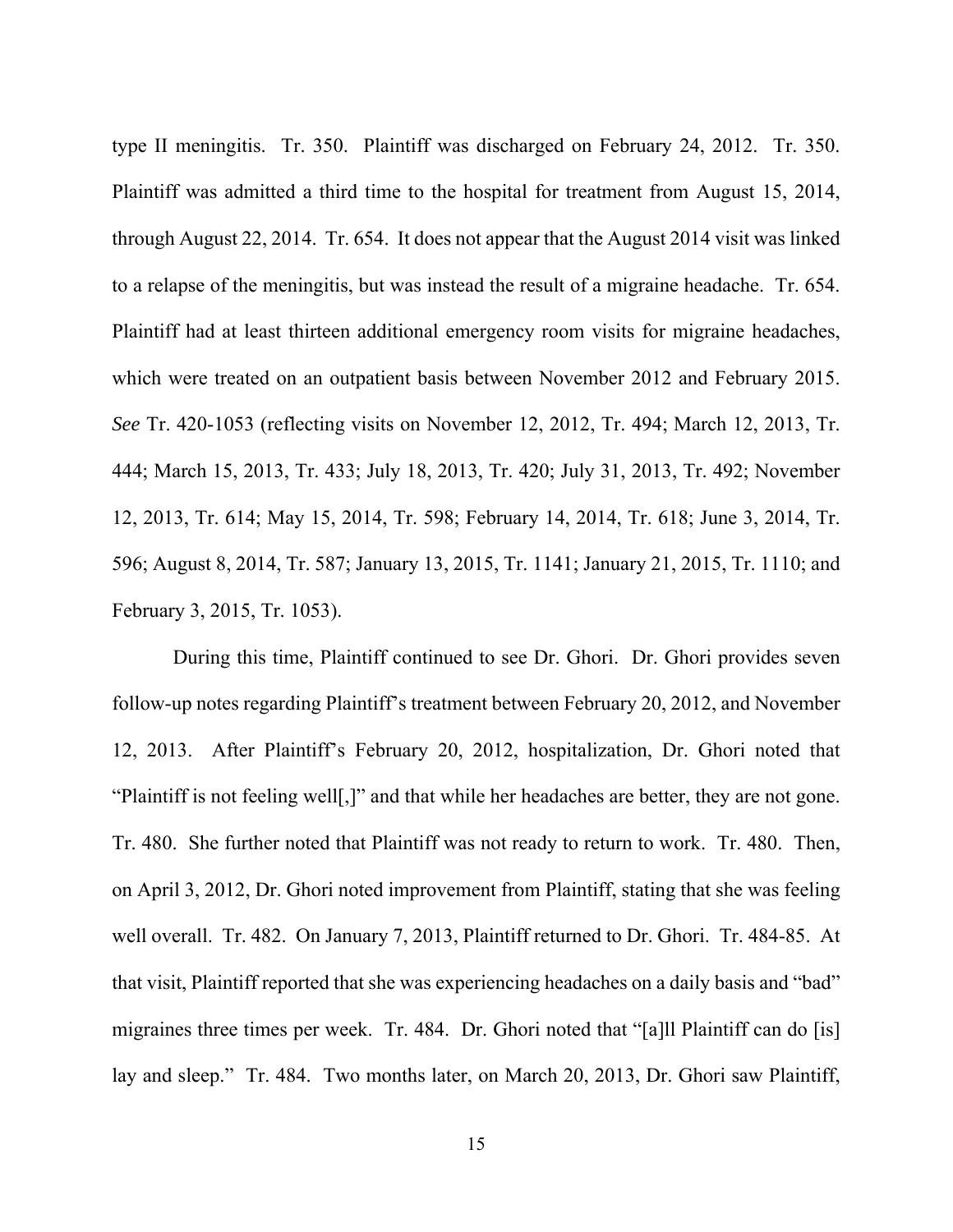noting that Plaintiff had experienced two bad migraines since her last visit; had visited the emergency room twice; and was experiencing chronic daily headaches, at least three of which were "really bad." Tr. 484. Dr. Ghori again noted that Plaintiff can only lay and sleep. Tr. 484. Three months later, on June 19, 2013, Plaintiff returned to Dr. Ghori and reported that her headaches were increasing in number and intensity, some of which were lasting the entire day. Tr. 488. Plaintiff also reported that the increase in frequency and intensity had occurred over the past month or last few weeks. Tr. 488. On July 31, 2013, Plaintiff followed-up with Dr. Ghori after a visit to the emergency room. Tr. 490-91. Plaintiff reported that her headaches were "quite frequent," with several occurring each week. Tr. 490. Finally, on November 12, 2013, Plaintiff saw Dr. Ghori again. Tr. 527- 28. At that visit, Plaintiff complained that she had been experiencing a headache for the last two days, which was accompanied by nausea and vomiting. Tr. 527. Despite trying her "usual out patient treatment," Dr. Ghori reported that Plaintiff "look[ed] miserable." Tr. 527.

Treatment notes from Dr. Kesserwani, a neurologist who treated Plaintiff from March 2012 through October 2012, indicate findings similar to those of Dr. Ghori. On March 6, 2012, Dr. Kesserwani noted that Plaintiff "has chronic migraine, almost daily," and has failed five migraine preventives. Tr. 398-99. Dr. Kesserwani recommended that Plaintiff receive bilateral occipital and supraorbital nerve blocks. Tr. 399. That procedure was performed on March 7, 2012. Tr. 395-97. On April 4, 2012, Plaintiff returned to Dr. Kesserwani, who diagnosed Plaintiff with an intractable migraine. Tr. 393. He noted that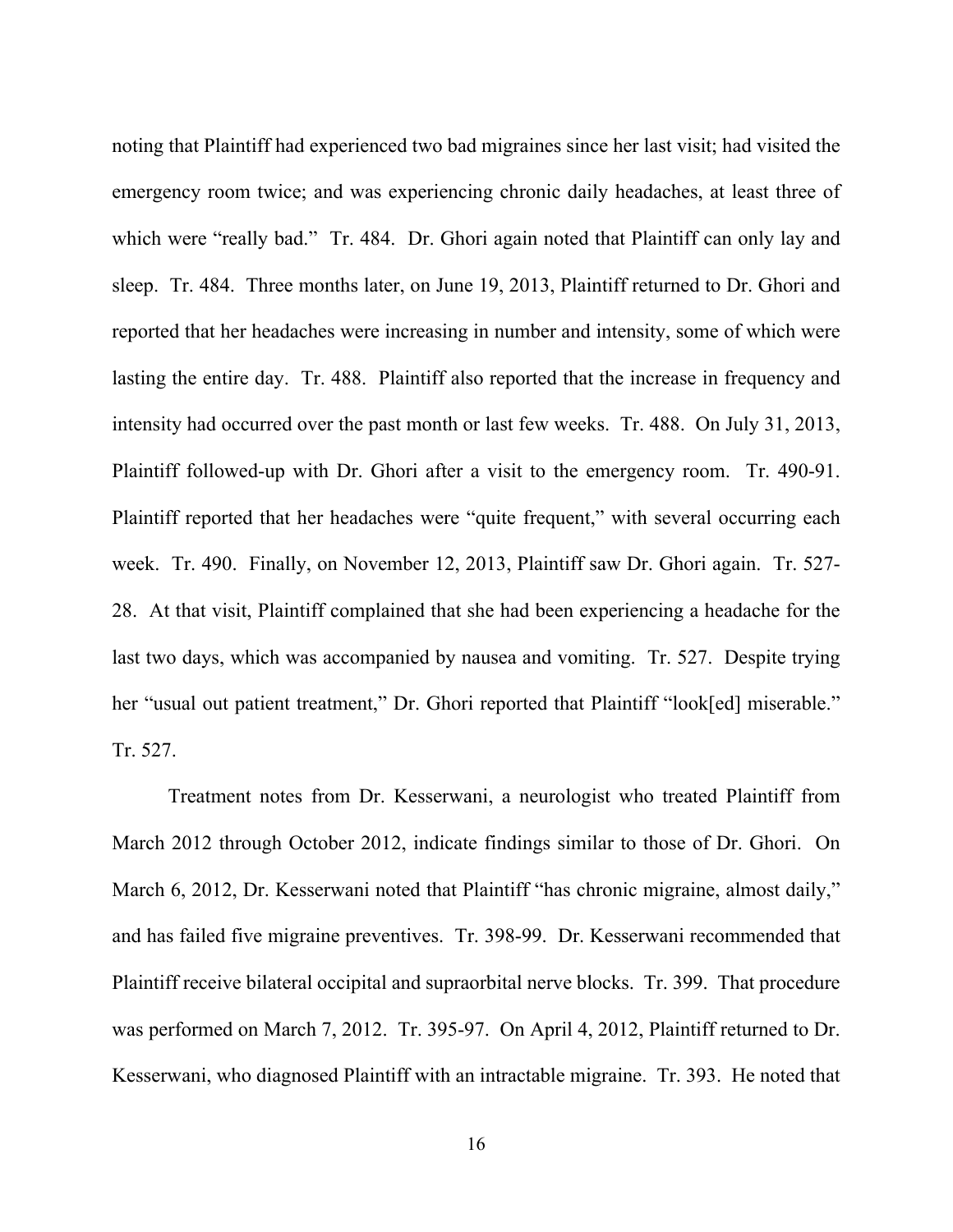the nerve blocks performed in March were helpful, but only lasted a week. Tr. 393. He further opined that Plaintiff could not work, and provided Plaintiff with a letter, dated April 6, 2012, stating that Plaintiff was unable to work, and placing her on temporary disability for at least eight weeks. Tr. 393-94. He also stated that Plaintiff was experiencing disabling headaches thirty days per month, and that he would attempt Botox as his next step in Plaintiff's treatment regimen. Tr. 394. Plaintiff received the Botox procedure on May 4, 2012. Tr. 392. The last treatment note from Dr. Kesserwani was entered on November 13, 2012. Tr. 390. In that note, Dr. Kesserwani stated that Plaintiff's headaches persist, almost daily. Tr. 390. He noted that Plaintiff experiences "sharp shooting pain in the back of the head," and is bedridden twice a day. Tr. 390. He further noted that she has chronic migraine, has failed at least five preventives including Botox, and that she saw a pain specialist, who prescribed Duragesic, which did not help. Tr. 390. Dr. Kesserwani stated that, having exhausted his treatment options for Plaintiff, her "best option would be to go to another headache specialist." Tr. 390.

#### *Comparing the Medical Evidence*

With the aforementioned evidence before him, the ALJ determined that Dr. Ghori's and Dr. Kesserwani's opinions that Plaintiff could not work were entitled to little weight because Plaintiff was able to work during 2010 and 2011 with migraines of the same intensity, frequency, and duration. As addressed in detail above, Plaintiff's medical records from 2010-2011 indicate that she was admitted to the hospital in February 2010 (prior to her employment with Kelley Foods), March 2011, and June 2011 for migraines.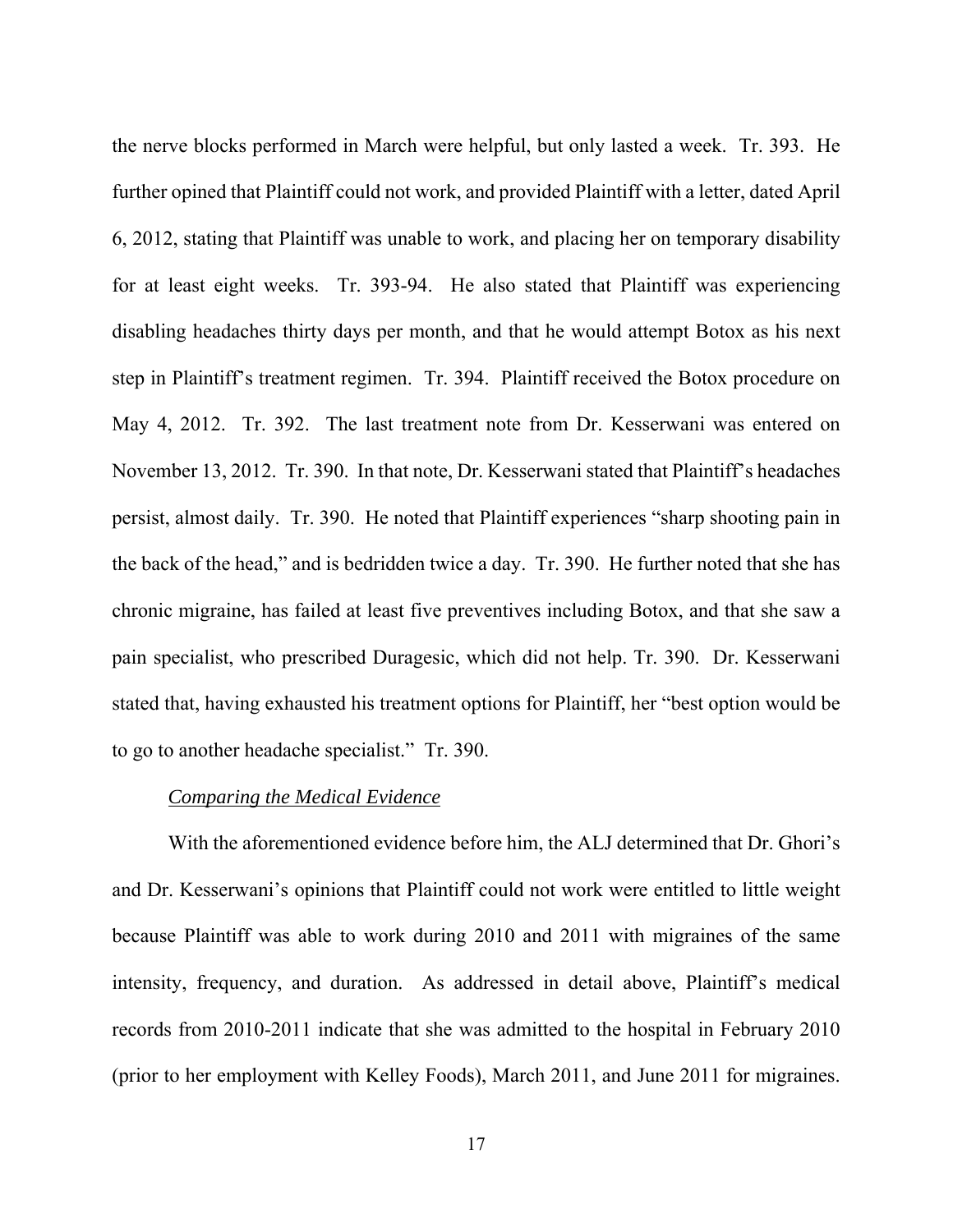She had an additional outpatient hospital visit during her employment in September 2011 for migraine. Notably, Plaintiff's first and second hospital admissions were thirteen months apart. Plaintiff's second and third hospital admissions were three months apart, followed by an outpatient emergency room visit that occurred three months later. Five months after her outpatient treatment, Plaintiff's employment with Kelley Foods ended.

After Plaintiff's alleged onset date of February 10, 2012, Plaintiff had a four-day hospital admission on February 13, 2012, followed by another four-day admission oneweek later on February 20, 2012. Plaintiff received emergency treatment on an outpatient basis on November 12, 2012; March 12, 2013; March 15, 2013; July 18, 2013; July 31, 2013; November 12, 2013; May 15, 2014; February 14, 2014; June 3, 2014; August 8, 2014; January 13, 2015; January 21, 2015; and February 3, 2015.

While there clearly appears to be an increase in the frequency of Plaintiff's emergency room visits due to headache distress, it is more concerning to the undersigned that the ALJ ignores the progression of Plaintiff's migraines from 2010 through the onset date as reported by Plaintiff and by Dr. Ghori. In her first visit to the emergency room in February 2010, Plaintiff reported that she had previously experienced two or three migraines per year, and that they were treatable using at home therapies. By December 2011—two months before the alleged onset date—Dr. Ghori noted that Plaintiff was having migraines three to four times per week. Similarly, by the time Plaintiff was under the care of Dr. Kesserwani in 2012, Plaintiff was experiencing "chronic migraine" headaches, was bedridden twice a day, and had failed at least five migraine preventives.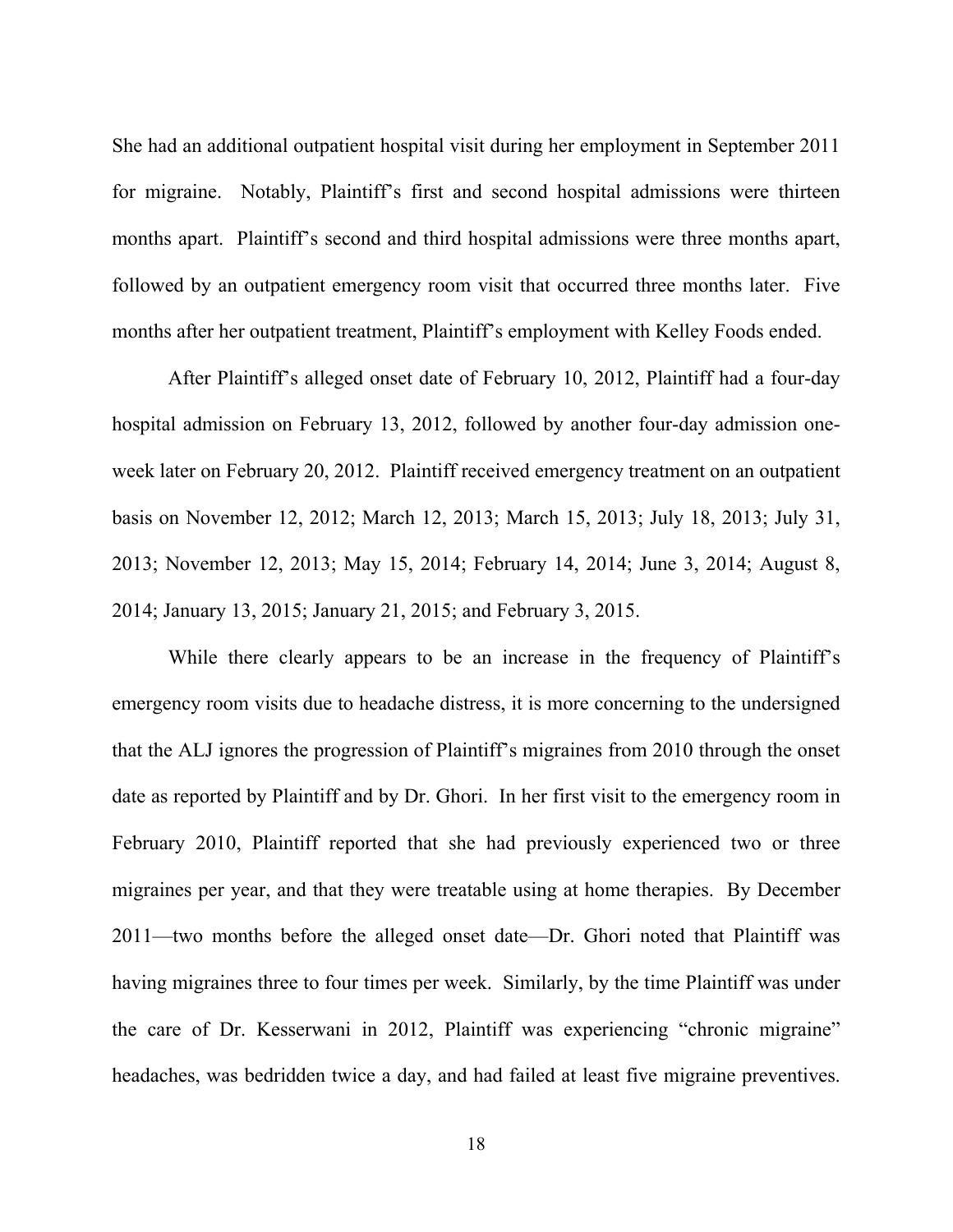By January 2013, Plaintiff reported having headaches on a daily basis and bad migraines three times per week. Again, in June 2013, Plaintiff reported to Dr. Ghori that she is having increasing numbers of headaches. The increase in intensity, frequency, and duration of Plaintiff's headaches is also reflected in Dr. Ghori's assessment of Plaintiff's ability to work. Indeed, in July 2011, Dr. Ghori was hopeful that Plaintiff could return to work "in a week or so." However, by December 2013, Dr. Ghori opined that Plaintiff would miss thirty days of work due to her symptoms, and could not hold meaningful employment. Independently, Dr. Kesserwani opined in April 2012 that Plaintiff could not work. This obvious progression of Plaintiff's migraines can be seen in just a cursory glance of the treating physicians' notes.

Nowhere in the ALJ's opinion does he address this evidence. Instead, he summarily concludes that Plaintiff's migraines were similar before and after the alleged onset date and during Plaintiff's previous employment, while presumably overlooking or disregarding the progression of Plaintiff's condition as reported by Dr. Ghori and Dr. Kesserwani. That being so, the undersigned finds that there is not substantial evidence to support the ALJ's reasoning for assigning Plaintiff's treating physicians' opinions little weight, and, in fact, the medical evidence contradicts such reasoning.

## *Plaintiff's Admitted Activities*

Next, the ALJ reasons, in part, that the opinions of the treating physicians should be afforded little weight because those opinions are inconsistent with Plaintiff's admitted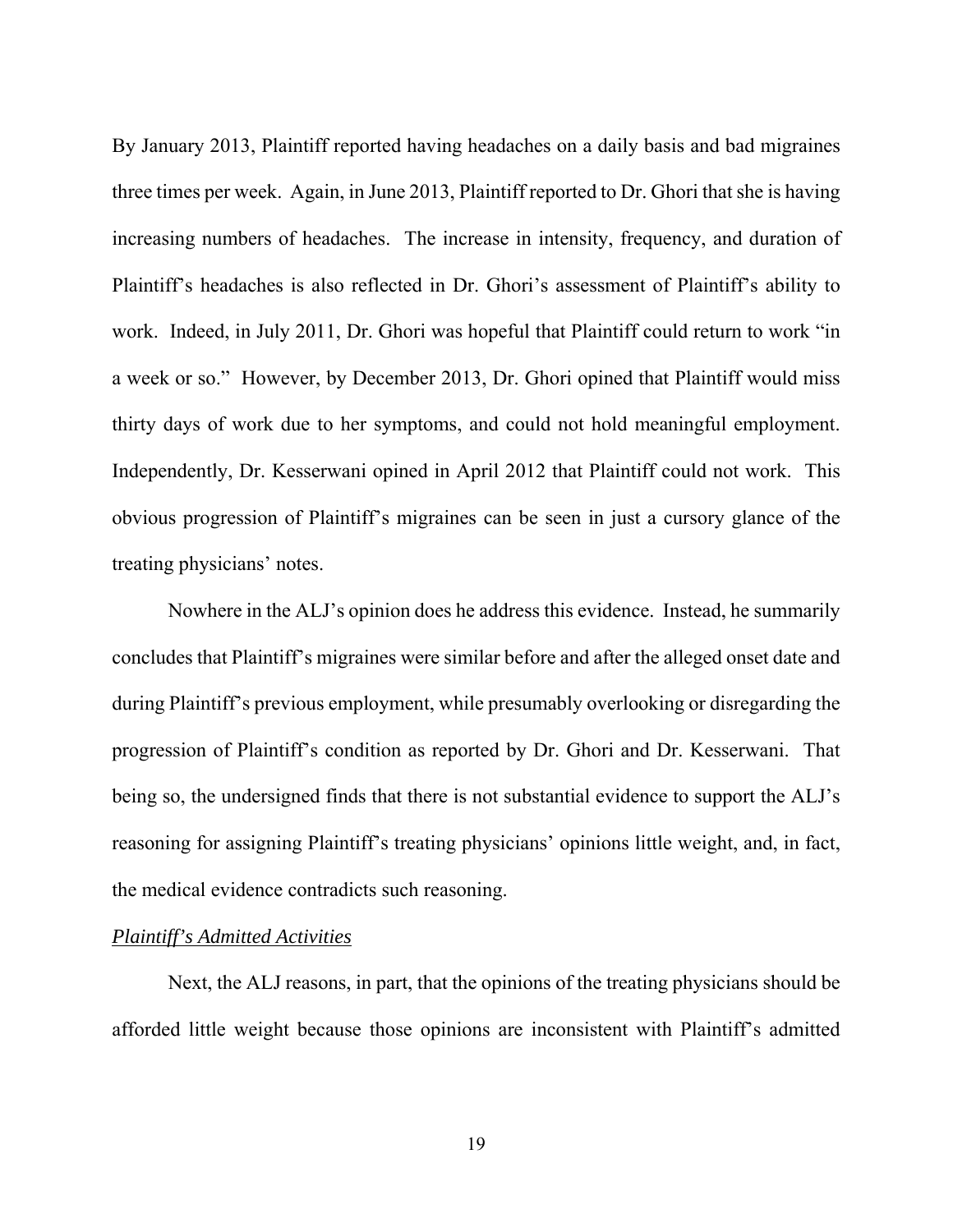activities of daily living. The ALJ points to the hearing transcript for support, along with Exhibits 4E and 7E.<sup>9</sup>

In February 2015, Plaintiff testified at the hearing before the ALJ that she regularly drives a car; that she bathes and dresses herself; that she can wash dishes and load the dishwasher; that she can wash clothes "from time to time"; that she sends her mother to grocery shop because that activity is "too stressful"; and that she does not cook, tend a yard, or garden. Tr. 53-54. Plaintiff further testified that she has weekly migraines lasting anywhere from two to three days, and sometimes the entire week. Tr. 56. Plaintiff stated that, if she does not end up seeking treatment at the hospital for her migraines, she will "lay down in a dark, qui[et] room[,]" and that she is unable to do anything around the house

<u>.</u>

<sup>&</sup>lt;sup>9</sup> In the paragraph in which the ALJ assigned little weight to the opinions of Plaintiff's treating physicians, the ALJ did not explicitly refer to Plaintiff's statement in her Headache Questionnaire, completed in August 2013, that she has experienced headaches of the same intensity, frequency, and duration since 2007. *See* Tr. 184-86 (Exh. 5E). Thus, it is unclear whether the ALJ considered this statement in determining that the opinions were afforded little weight, or, whether the ALJ relied solely upon the evidence he cited within that paragraph—i.e., the hearing transcript and Exhibits 4E and 7E (the reports from Plaintiff's former husband and herself)—to make his assessment.

The undersigned observes that Plaintiff's previous statement could indicate her ability to maintain employment. This is because if Plaintiff's headaches have not increased in duration, frequency, or intensity since the time she was employed, it stands to reason that she could hold employment now. However, just because Plaintiff's headaches have not changed in those areas does not mean that they have not changed in others. Indeed, the undersigned notes that Plaintiff's February 2010 hospital visit reflects that she sought emergency treatment because her normal therapy course was not relieving her symptoms. After that time, Plaintiff's medical evidence shows that multiple hospital visits were required to treat her migraines. Thus, it also stands to reason that even if the headaches have been consistent in their frequency, duration, and intensity, they have changed in other areas and have become more debilitating and non-responsive to previous courses of treatment. Such a change could impact Plaintiff's ability to hold employment. Thus, to the extent the ALJ relied upon Plaintiff's own statement in her Headache Questionnaire to assign little weight to her treating physicians' opinions, the undersigned concludes that such reliance is, at the least, not properly discussed, and, at the most, in error.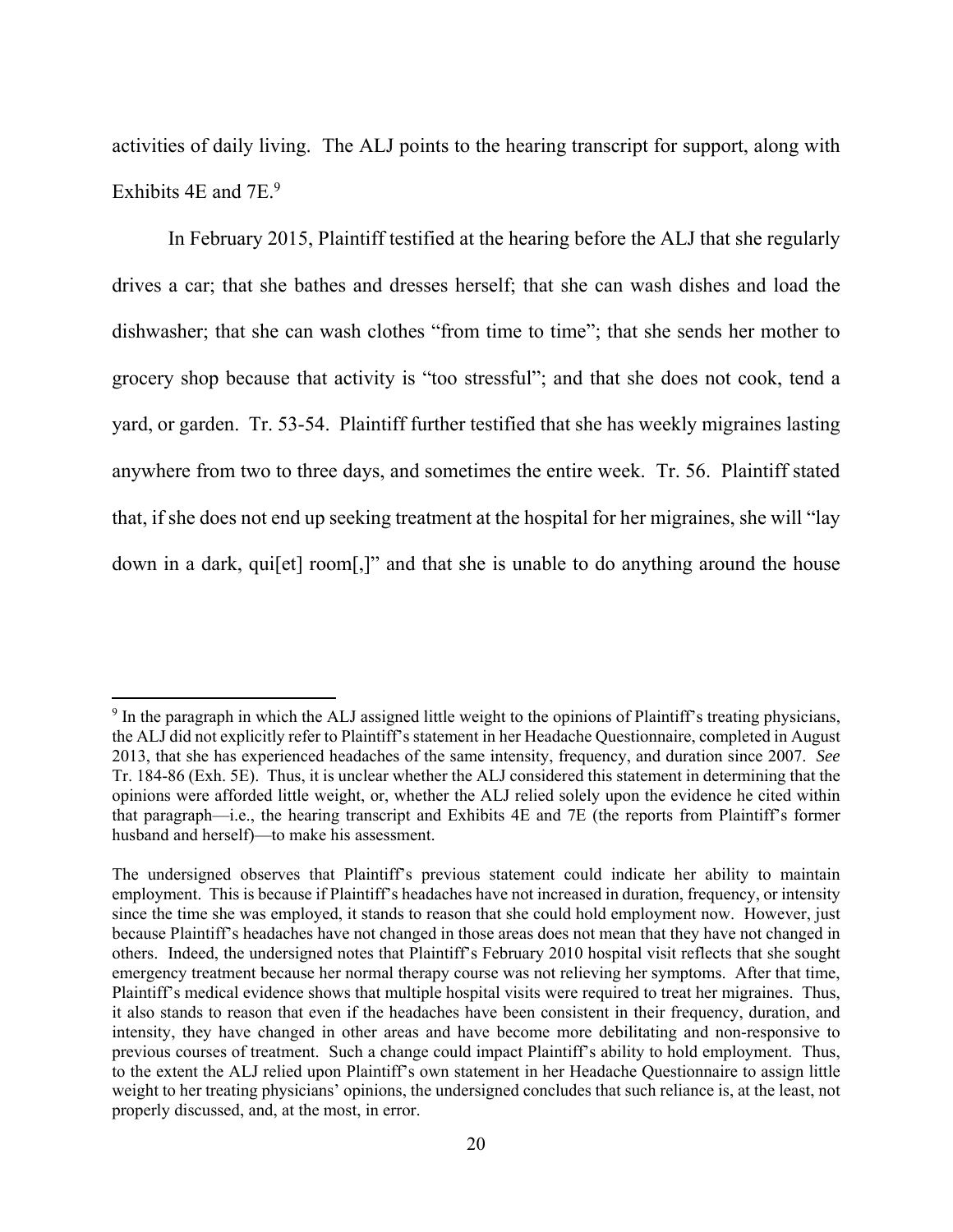during those times other than use the restroom. Tr. 56. Plaintiff also testified that the migraines have worsened since the time she stopped working. Tr. 57.

Exhibit 4E, referenced by the ALJ, is a Third-Party Function Report from Plaintiff's husband at the time, which was completed on August 12, 2013. Tr. 176-183. In that report, Mr. Kidd states that Plaintiff would "try to do a little laundry & house cleaning but usually she is resting." Tr. 176. He also states that Plaintiff will sometimes cook, but that she cannot be on her feet for long periods of time, or get hot. Tr. 177, 179. Mr. Kidd states that Plaintiff shops for groceries, supplies, and clothes "once a week or twice every two weeks." Tr. 179. He reports that Plaintiff can read and watch television on a daily basis. Tr. 180. Exhibit 7E, referenced by the ALJ, is a Function Report completed by Plaintiff on August 12, 2013. Tr. 189-196. It is remarkably similar to Mr. Kidd's report of Plaintiff's functional abilities, and differs in no meaningful way.

The undersigned does not find that Plaintiff's admitted activities supports assigning little weight to the treating physicians' opinions. While it may be true that Plaintiff can perform some daily activities such as bathing, cleaning and cooking, shopping from time to time, and driving a vehicle, this does not equate to Plaintiff's ability to hold employment, particularly considering the nature and presentation of migraines. *See Roberson v. Colvin*, 6:12-cv-3585-AKK, 2014 WL 3810236, at \* 5 (N.D. Ala. July 30, 2014) (noting that the medical expert consulted by the ALJ testified that "when you have a migraine headache it really totally incapacitates someone . . . [b]ut when you don't have a migraine headache then you're okay."). Neither Plaintiff's self-function report nor Mr. Kidd's third-party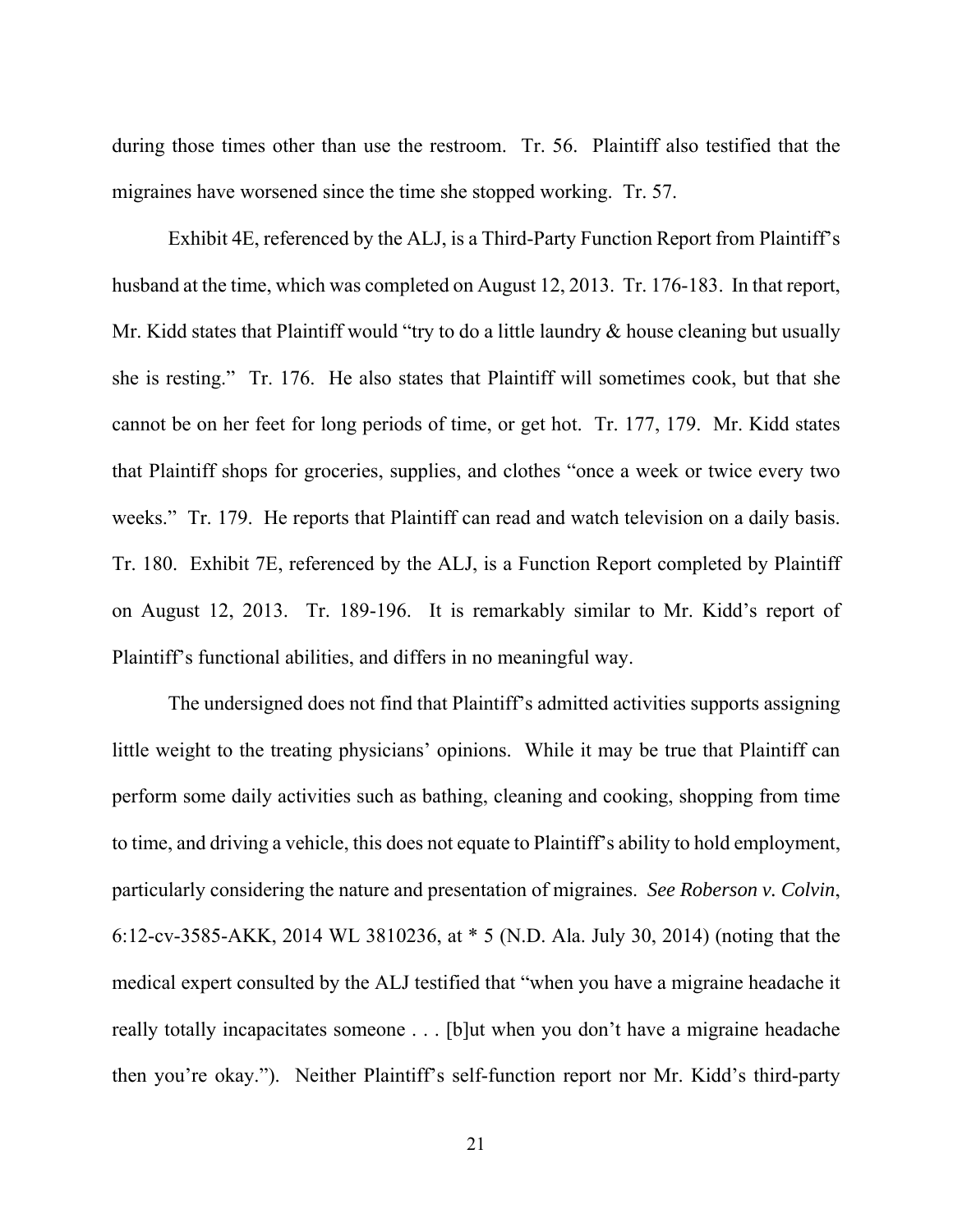assessment report contradict Plaintiff's medical records regarding the frequency, intensity, or duration of her migraines. Thus, the ALJ's reasoning for affording Plaintiff's treating physicians' opinions little weight is not supported by the record.<sup>10</sup>

## *Summary*

<u>.</u>

 Upon remand, the ALJ must consider the applicable factors listed in § 404.1527(c) and 416.927(c) in determining what weight to assign the opinions of Dr. Ghori and Dr. Kesserwani. SSR 96-5p at \*3. As a review, those factors include: (1) the examining relationship; (2) the treatment relationship, which includes the length of the treatment relationship, the frequency of examination, and the nature and extent of the treatment relationship; (3) the supportability of the opinion through medical signs and laboratory findings; (4) the consistency of the opinion with the record as a whole; (5) whether the opinion is offered by a specialist in the field; and (6) any other factors brought to the attention of the Commissioner.

Other than his concerns regarding the opinions' consistency with the record, it does not appear that the ALJ discussed any of the above factors when making a determination that the opinions of Dr. Ghori and Dr. Kesserwani were entitled to little weight. Importantly, it should be noted that Plaintiff saw both physicians, who appear to be specialists in their field, on multiple occasions and had an established treatment

 $10$  Further, where, as here, "an ALJ has found that a claimant's migraine headaches are severe, meaning that they significantly limit her ability to do basic work activities, 20 C.F.R. 416.920(c), the ALJ must also 'assess properly what those significant limitations were' by weighing 'how frequently the . . . migraine headaches occurred; how severe [she] thought they were; and how long [she] thought they lasted.'" *Wagner v. Colvin*, Case No. 2:16-cv-720-TMP, 2017 WL 3087489, at \*7 (N.D. Ala. July 20, 2017) (quoting *Reis v. Astrue*, No. 8:11-CV-2027-T-TGW, 2012 WL 3231092, at \*4 (M.D. Fla. Aug. 6, 2012)).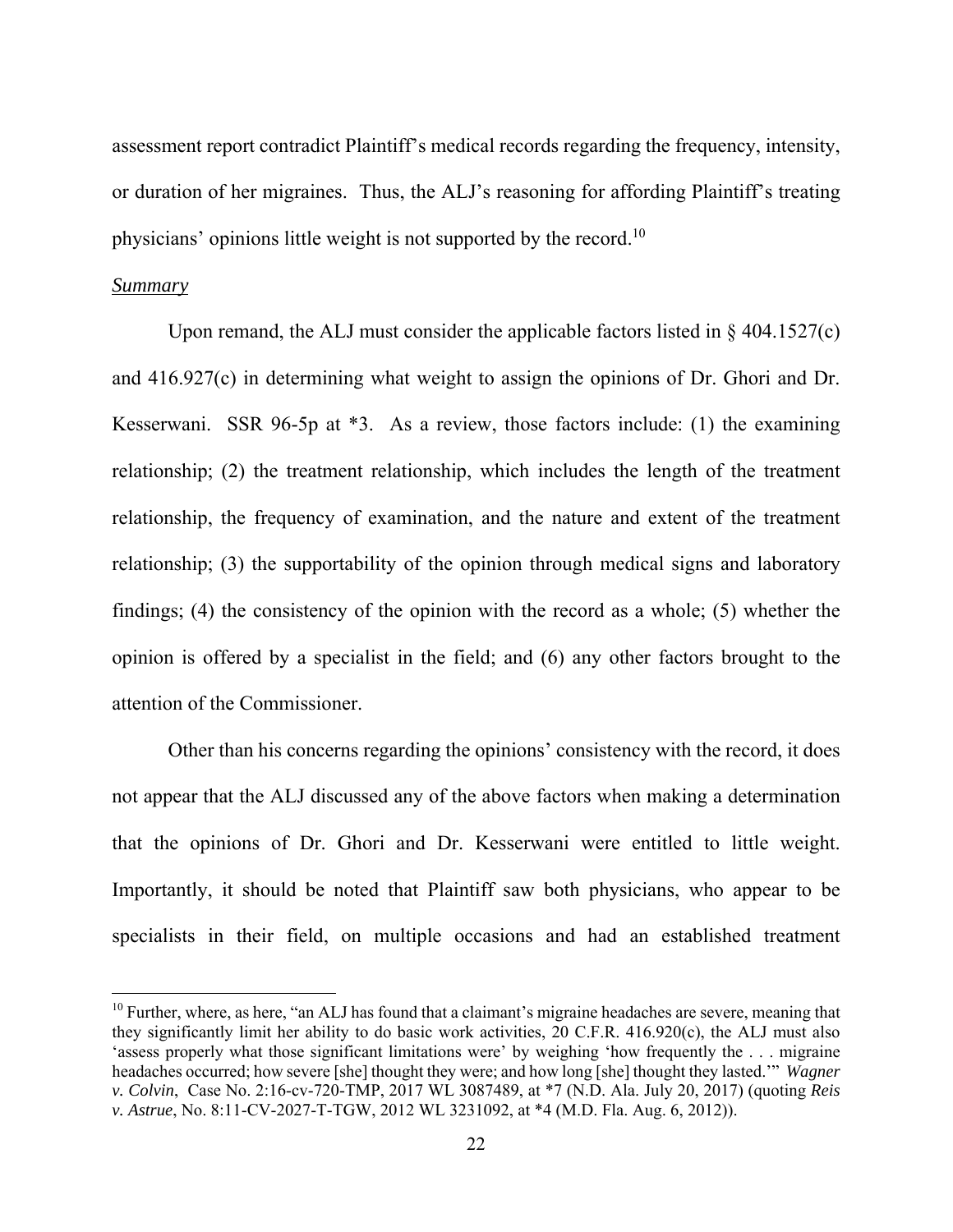relationship with both. Indeed, at the time she expressed her opinion as to Plaintiff's ability to engage in the workforce, Dr. Ghori had treated Plaintiff for approximately three years. Tr. 525. At the time he opined that Plaintiff could not work, Dr. Kesserwani had seen Plaintiff twice. Tr. 393-94, 398. However, he continued to treat Plaintiff until October 2012, maintaining the severity of Plaintiff's condition throughout his notes and stating that he had exhausted his treatment options for Plaintiff. Further, the undersigned notes that both physicians' opinions do not contradict their own extensive treatment notes, and reflect an aggressive treatment course—i.e., hospitalization, Botox injections, referrals to specialists, and attempts at multiple migraine preventives. Although Plaintiff's objective medical evidence—i.e., MRIs and other medical imaging—did not indicate any particular abnormality, such is not an unusual or detrimental conclusion. *Thompson v. Barnhart*, 492 F. Supp. 2d 1206, 1215 (S.D. Ala. 2007) (noting that "neither the [SSA] nor the federal courts require that an impairment, including migraines, be proven through objective clinical findings"). Finally, the undersigned notes that the longitudinal record of Plaintiff's migraines should be considered, as such is indicative of the severity of Plaintiff's impairment. *See Wagner*, 2017 WL 3087498, at \*5. These considerations, and others, are important for the ALJ to discuss when determining the proper weight to assign a nonmedical opinion.

 In summary, because the opinions offered by Dr. Ghori and Dr. Kesserwani are not considered medical opinions, they are not entitled to controlling weight or special significance. However, the ALJ must still consider those opinions and provide reasoning